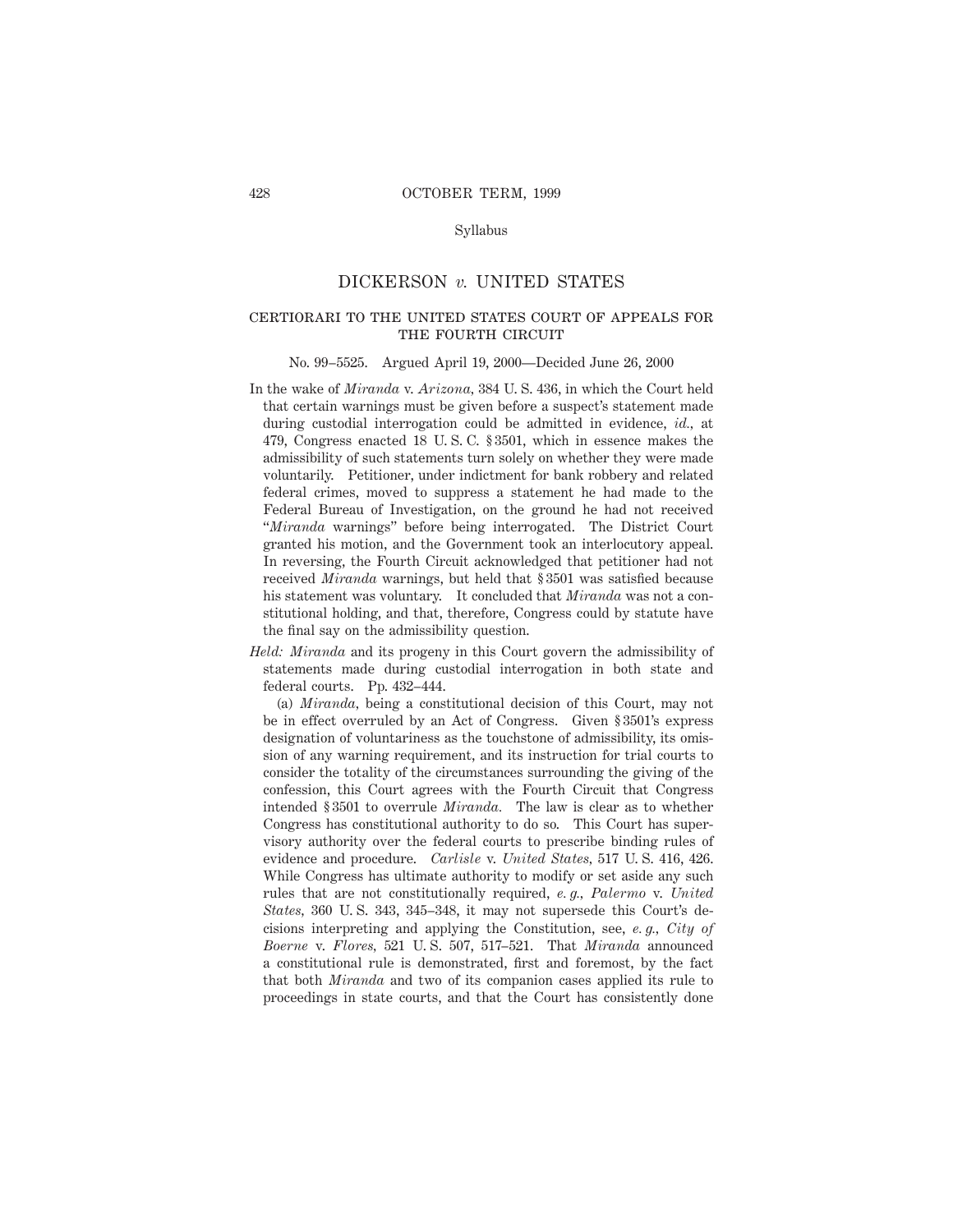#### Syllabus

so ever since. See, *e. g., Stansbury* v. *California,* 511 U. S. 318 *(per curiam).* The Court does not hold supervisory power over the state courts, *e. g., Smith* v. *Phillips,* 455 U. S. 209, 221, as to which its authority is limited to enforcing the commands of the Constitution, *e. g., Mu'Min* v. *Virginia,* 500 U. S. 415, 422. The conclusion that *Miranda* is constitutionally based is also supported by the fact that that case is replete with statements indicating that the majority thought it was announcing a constitutional rule, see, *e. g.,* 384 U. S., at 445. Although *Miranda* invited legislative action to protect the constitutional right against coerced self-incrimination, it stated that any legislative alternative must be "at least as effective in apprising accused persons of their right of silence and in assuring a continuous opportunity to exercise it." *Id.,* at 467.

A contrary conclusion is not required by the fact that the Court has subsequently made exceptions from the *Miranda* rule, see, *e. g., New York* v. *Quarles,* 467 U. S. 649. No constitutional rule is immutable, and the sort of refinements made by such cases are merely a normal part of constitutional law. *Oregon* v. *Elstad,* 470 U. S. 298, 306—in which the Court, in refusing to apply the traditional "fruits" doctrine developed in Fourth Amendment cases, stated that *Miranda*'s exclusionary rule serves the Fifth Amendment and sweeps more broadly than that Amendment itself—does not prove that *Miranda* is a nonconstitutional decision, but simply recognizes the fact that unreasonable searches under the Fourth Amendment are different from unwarned interrogation under the Fifth. Finally, although the Court agrees with the court-appointed *amicus curiae* that there are more remedies available for abusive police conduct than there were when *Miranda* was decided—*e. g.,* a suit under *Bivens* v. *Six Unknown Fed. Narcotics Agents,* 403 U. S. 388—it does not agree that such additional measures supplement § 3501's protections sufficiently to create an adequate substitute for the *Miranda* warnings. *Miranda* requires procedures that will warn a suspect in custody of his right to remain silent and assure him that the exercise of that right will be honored, see, *e. g.,* 384 U. S., at 467, while § 3501 explicitly eschews a requirement of preinterrogation warnings in favor of an approach that looks to the administration of such warnings as only one factor in determining the voluntariness of a suspect's confession. Section 3501, therefore, cannot be sustained if *Miranda* is to remain the law. Pp. 432–443.

(b) This Court declines to overrule *Miranda.* Whether or not this Court would agree with *Miranda*'s reasoning and its rule in the first instance, *stare decisis* weighs heavily against overruling it now. Even in constitutional cases, *stare decisis* carries such persuasive force that the Court has always required a departure from precedent to be supported by some special justification. *E. g., United States* v. *Inter-*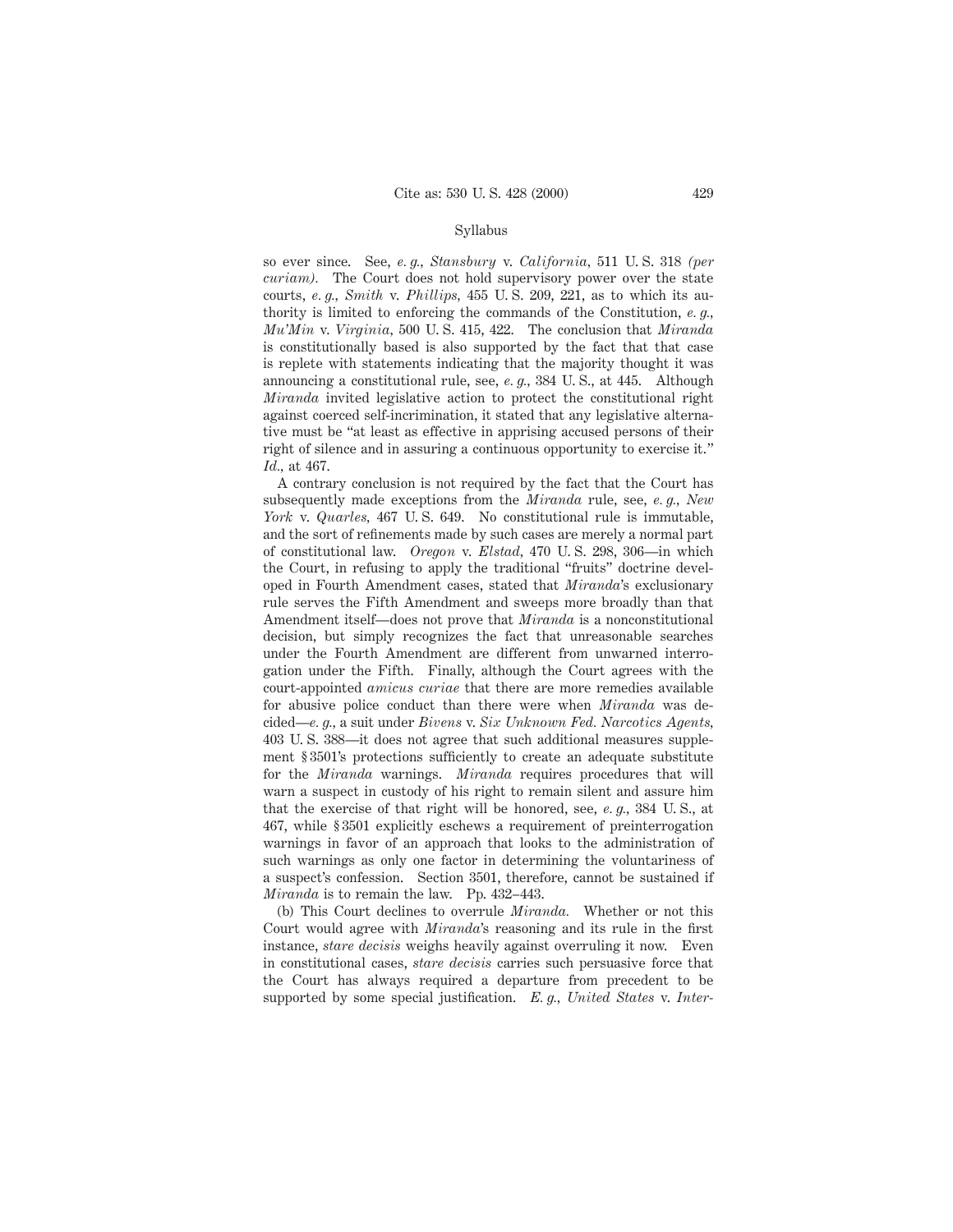#### Syllabus

*national Business Machines Corp.,* 517 U. S. 843, 856. There is no such justification here. *Miranda* has become embedded in routine police practice to the point where the warnings have become part of our national culture. See *Mitchell* v. *United States,* 526 U. S. 314, 331–332. While the Court has overruled its precedents when subsequent cases have undermined their doctrinal underpinnings, that has not happened to *Miranda.* If anything, subsequent cases have reduced *Miranda*'s impact on legitimate law enforcement while reaffirming the decision's core ruling. The rule's disadvantage is that it may result in a guilty defendant going free. But experience suggests that § 3501's totalityof-the-circumstances test is more difficult than *Miranda* for officers to conform to, and for courts to apply consistently. See, *e. g., Haynes* v. *Washington,* 373 U. S. 503, 515. The requirement that *Miranda* warnings be given does not dispense with the voluntariness inquiry, but cases in which a defendant can make a colorable argument that a selfincriminating statement was compelled despite officers' adherence to *Miranda* are rare. Pp. 443–444.

166 F. 3d 667, reversed.

REHNQUIST, C. J., delivered the opinion of the Court, in which STEVENS, O'Connor, Kennedy, Souter, Ginsburg, and Breyer, JJ., joined. Scalia, J., filed a dissenting opinion, in which Thomas, J., joined, *post,* p. 444.

*James W. Hundley,* by appointment of the Court, 528 U. S. 1072, argued the cause for petitioner. With him on the briefs were *Carter G. Phillips, Jeffrey T. Green,* and *Kurt H. Jacobs.*

*Solicitor General Waxman* argued the cause for the United States. With him on the briefs were *Attorney General Reno, Assistant Attorney General Robinson, Deputy Solicitor General Dreeben, James A. Feldman,* and *Lisa S. Blatt.*

*Paul G. Cassell,* by invitation of the Court, 528 U. S. 1045, argued the cause as *amicus curiae* urging affirmance. With him on the brief were *Daniel J. Popeo* and *Paul D. Kamenar.*\*

<sup>\*</sup>Briefs of *amici curiae* urging reversal were filed for the American Civil Liberties Union by *Jonathan L. Abram, Audrey J. Anderson, Steven R. Shapiro, Vivian Berger, Susan N. Herman,* and *Stephen Schulhofer;*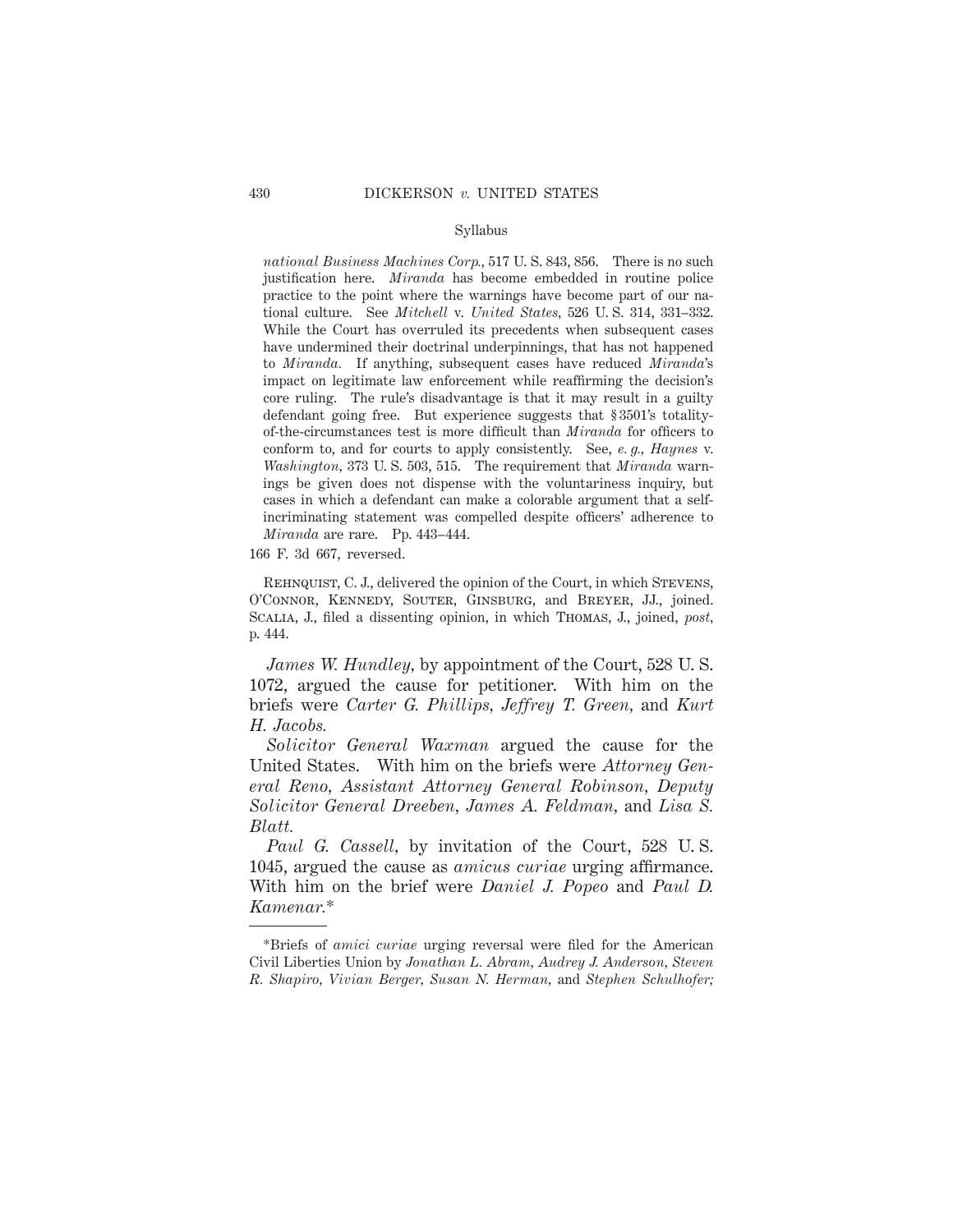CHIEF JUSTICE REHNQUIST delivered the opinion of the Court.

In *Miranda* v. *Arizona,* 384 U. S. 436 (1966), we held that certain warnings must be given before a suspect's statement made during custodial interrogation could be admitted in

*Wayne W. Schmidt, James P. Manak,* and *Bernard J. Farber* filed a brief for Americans for Effective Law Enforcement, Inc., et al. as *amici curiae.*

for the House Democratic Leadership by *Charles Tiefer* and *Jonathan W. Cuneo;* for the National Association of Criminal Defense Lawyers et al. by *Paul M. Smith, Deanne E. Maynard, Lisa B. Kemler,* and *John T. Philipsborn;* for the National Legal Aid and Defender Association by *Charles D. Weisselberg* and *Michelle Falkoff;* for the Rutherford Institute by *James Joseph Lynch, Jr.,* and *John W. Whitehead;* for Griffin B. Bell by *Robert S. Litt, John A. Freedman,* and *Daniel C. Richman;* and for Benjamin R. Civiletti by *Mr. Civiletti, pro se, Kenneth C. Bass III,* and *John F. Cooney.*

Briefs of *amici curiae* urging affirmance were filed for the State of South Carolina et al. by *Charles M. Condon,* Attorney General of South Carolina, *Treva Ashworth,* Deputy Attorney General, *Kenneth P. Woodington,* Senior Assistant Attorney General, and *Travey Colton Green,* Assistant Attorney General; for the Maricopa County Attorney's Office by *Theodore B. Olson, Douglas R. Cox,* and *Miguel A. Estrada;* for Arizona Voices for Victims et al. by *Douglas Beloof;* for the Bipartisan Legal Advisory Group of the United States House of Representatives by *Geraldine R. Gennet, Kerry W. Kircher,* and *Michael L. Stern;* for the Center for the Community Interest et al. by *Daniel P. Collins, Kristin Linsley Myles,* and *Kelly M. Klaus;* for the Center for the Original Intent of the Constitution by *Michael P. Farris;* for Citizens for Law and Order et al. by *Theodore M. Cooperstein;* for the Criminal Justice Legal Foundation by *Kent S. Scheidegger, Charles L. Hobson,* and *Edwin Meese III;* for the Federal Bureau of Investigation Agents Association by *Robert F. Hoyt;* for the Fraternal Order of Police by *Patrick F. Philbin* and *Thomas T. Rutherford;* for the National Association of Police Organizations et al. by *Stephen R. McSpadden, Robert J. Cynkar,* and *Margaret A. Ryan;* for the National District Attorneys Association et al. by *Lynne Abraham, Ronald Eisenberg, Jeffrey C. Sullivan, John M. Tyson, Jr., Grover Trask, Christine A. Cooke, John B. Dangler,* and *Richard E. Trodden;* for Former Attorneys General of the United States William P. Barr and Edwin Meese III by *Andrew G. McBride;* for Senator Orrin G. Hatch et al. by *Senator Hatch, pro se;* and for Manning & Marder, Kass, Ellrod, Ramirez by *Davis J. Wilson.*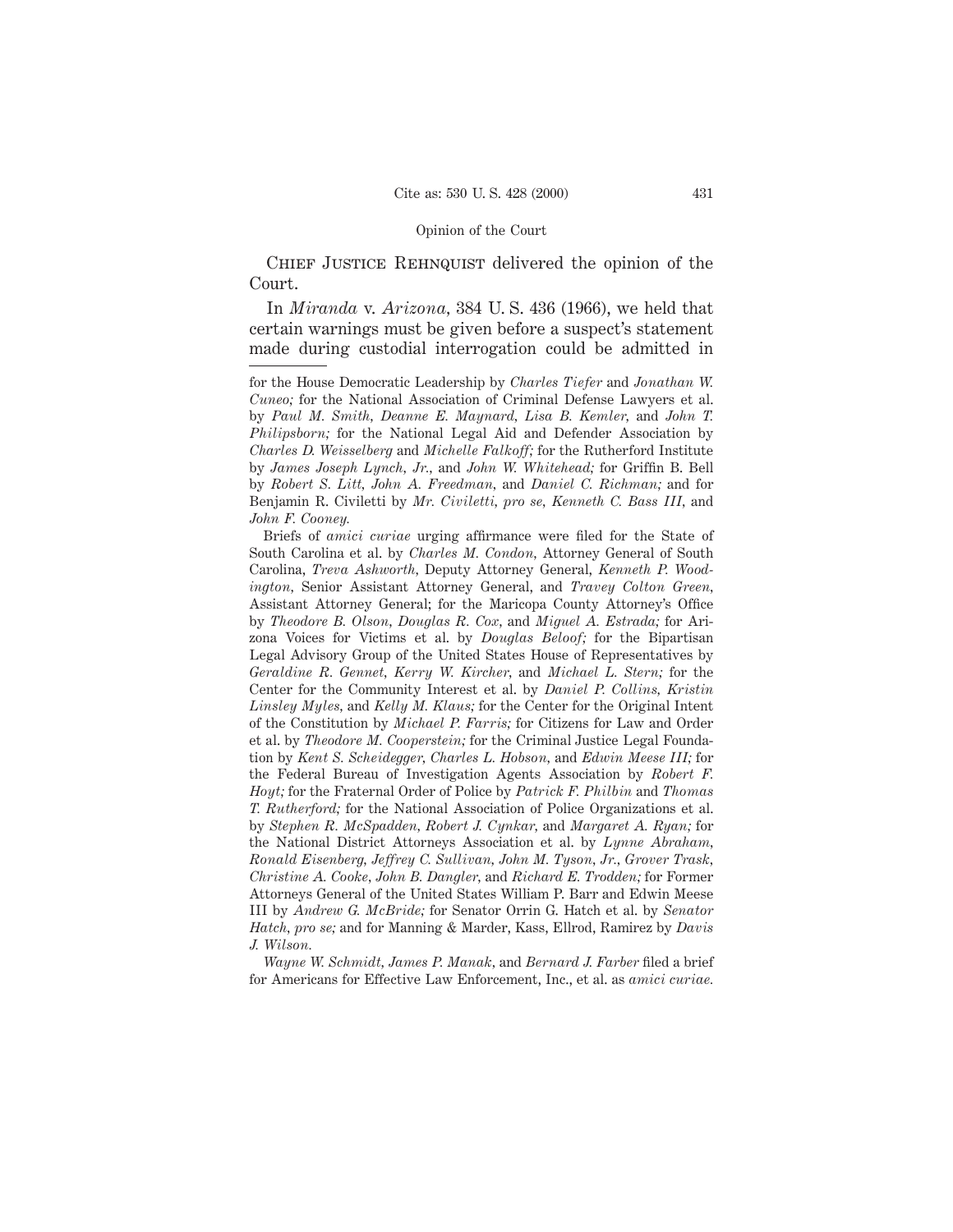evidence. In the wake of that decision, Congress enacted 18 U. S. C. § 3501, which in essence laid down a rule that the admissibility of such statements should turn only on whether or not they were voluntarily made. We hold that *Miranda,* being a constitutional decision of this Court, may not be in effect overruled by an Act of Congress, and we decline to overrule *Miranda* ourselves. We therefore hold that *Miranda* and its progeny in this Court govern the admissibility of statements made during custodial interrogation in both state and federal courts.

Petitioner Dickerson was indicted for bank robbery, conspiracy to commit bank robbery, and using a firearm in the course of committing a crime of violence, all in violation of the applicable provisions of Title 18 of the United States Code. Before trial, Dickerson moved to suppress a statement he had made at a Federal Bureau of Investigation field office, on the grounds that he had not received "*Miranda* warnings" before being interrogated. The District Court granted his motion to suppress, and the Government took an interlocutory appeal to the United States Court of Appeals for the Fourth Circuit. That court, by a divided vote, reversed the District Court's suppression order. It agreed with the District Court's conclusion that petitioner had not received *Miranda* warnings before making his statement. But it went on to hold that § 3501, which in effect makes the admissibility of statements such as Dickerson's turn solely on whether they were made voluntarily, was satisfied in this case. It then concluded that our decision in *Miranda* was not a constitutional holding, and that, therefore, Congress could by statute have the final say on the question of admissibility. 166 F. 3d 667 (1999).

Because of the importance of the questions raised by the Court of Appeals' decision, we granted certiorari, 528 U. S. 1045 (1999), and now reverse.

We begin with a brief historical account of the law governing the admission of confessions. Prior to *Miranda,* we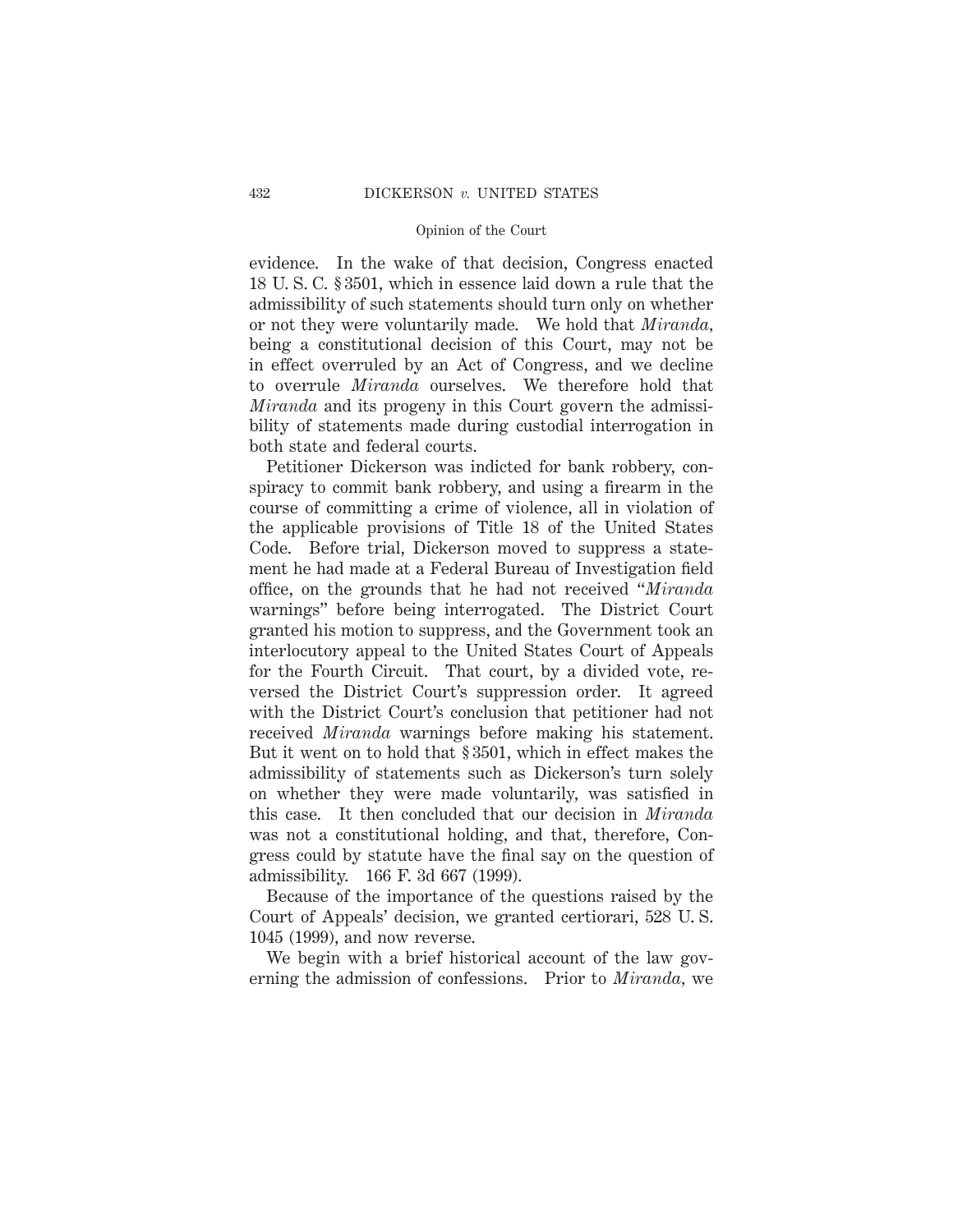evaluated the admissibility of a suspect's confession under a voluntariness test. The roots of this test developed in the common law, as the courts of England and then the United States recognized that coerced confessions are inherently untrustworthy. See, *e. g., King* v. *Rudd,* 1 Leach 115, 117–118, 122–123, 168 Eng. Rep. 160, 161, 164 (K. B. 1783) (Lord Mansfield, C. J.) (stating that the English courts excluded confessions obtained by threats and promises); *King* v. *Warickshall,* 1 Leach 262, 263–264, 168 Eng. Rep. 234, 235 (K. B. 1783) ("A free and voluntary confession is deserving of the highest credit, because it is presumed to flow from the strongest sense of guilt . . . but a confession forced from the mind by the flattery of hope, or by the torture of fear, comes in so questionable a shape . . . that no credit ought to be given to it; and therefore it is rejected"); *King* v. *Parratt,* 4 Car. & P. 570, 172 Eng. Rep. 829 (N. P. 1831); *Queen* v. *Garner,* 1 Den. 329, 169 Eng. Rep. 267 (Ct. Crim. App. 1848); *Queen* v. *Baldry,* 2 Den. 430, 169 Eng. Rep. 568 (Ct. Crim. App. 1852); *Hopt* v. *Territory of Utah,* 110 U. S. 574 (1884); *Pierce* v. *United States,* 160 U. S. 355, 357 (1896). Over time, our cases recognized two constitutional bases for the requirement that a confession be voluntary to be admitted into evidence: the Fifth Amendment right against self-incrimination and the Due Process Clause of the Fourteenth Amendment. See, *e. g., Bram* v. *United States,* 168 U. S. 532, 542 (1897) (stating that the voluntariness test "is controlled by that portion of the Fifth Amendment . . . commanding that no person 'shall be compelled in any criminal case to be a witness against himself' "); *Brown* v. *Mississippi,* 297 U. S. 278 (1936) (reversing a criminal conviction under the Due Process Clause because it was based on a confession obtained by physical coercion).

While *Bram* was decided before *Brown* and its progeny, for the middle third of the 20th century our cases based the rule against admitting coerced confessions primarily, if not exclusively, on notions of due process. We applied the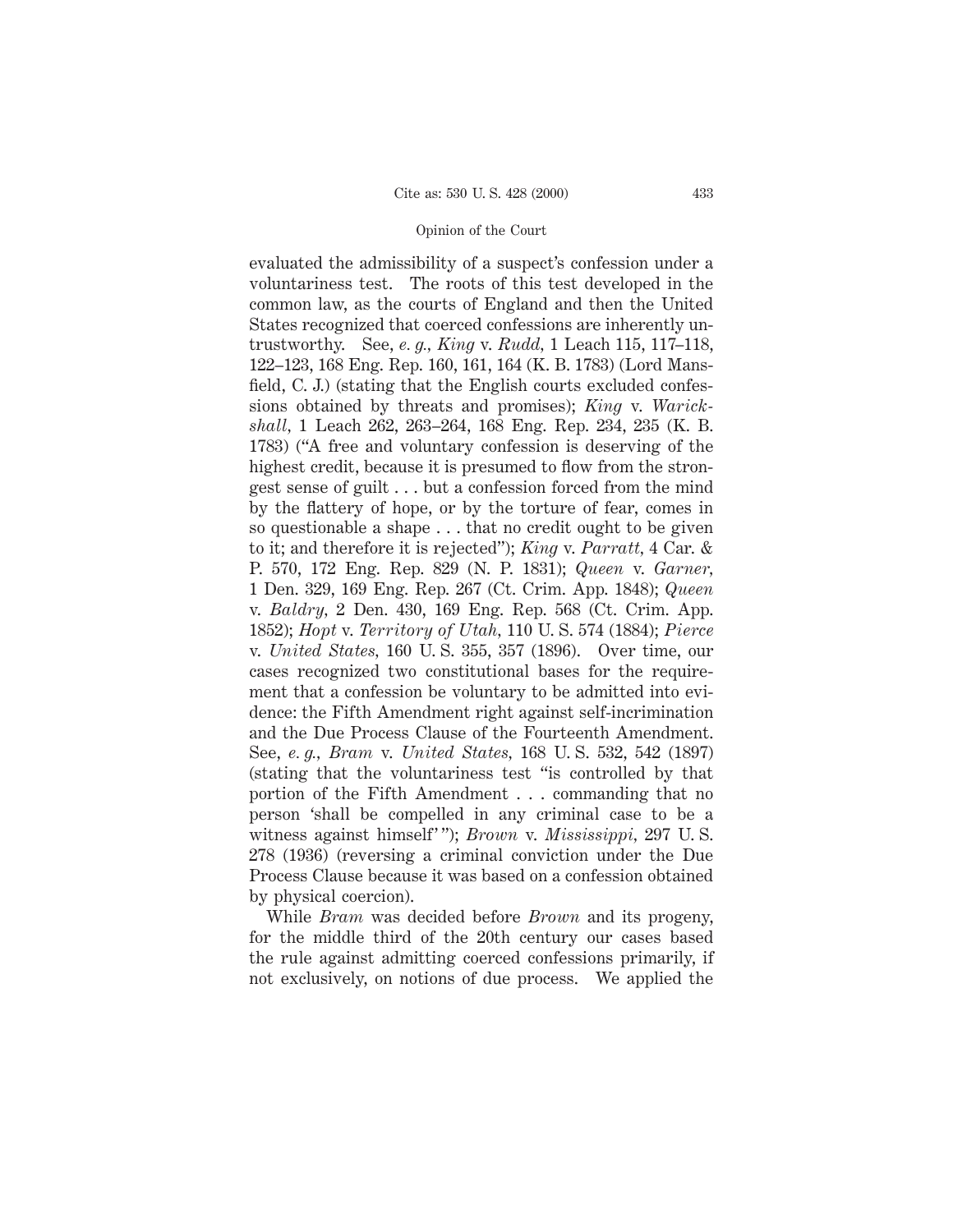due process voluntariness test in "some 30 different cases decided during the era that intervened between *Brown* and *Escobedo* v. *Illinois,* 378 U. S. 478 [(1964)]." *Schneckloth* v. *Bustamonte,* 412 U. S. 218, 223 (1973). See, *e. g., Haynes* v. *Washington,* 373 U. S. 503 (1963); *Ashcraft* v. *Tennessee,* 322 U. S. 143 (1944); *Chambers* v. *Florida,* 309 U. S. 227 (1940). Those cases refined the test into an inquiry that examines "whether a defendant's will was overborne" by the circumstances surrounding the giving of a confession. *Schneckloth,* 412 U. S., at 226. The due process test takes into consideration "the totality of all the surrounding circumstances—both the characteristics of the accused and the details of the interrogation." *Ibid.* See also *Haynes, supra,* at 513; *Gallegos* v. *Colorado,* 370 U. S. 49, 55 (1962); *Reck* v. *Pate,* 367 U. S. 433, 440 (1961) ("[A]ll the circumstances attendant upon the confession must be taken into account"); *Malinski* v. *New York,* 324 U. S. 401, 404 (1945) ("If all the attendant circumstances indicate that the confession was coerced or compelled, it may not be used to convict a defendant"). The determination "depend[s] upon a weighing of the circumstances of pressure against the power of resistance of the person confessing." *Stein* v. *New York,* 346 U. S. 156, 185 (1953).

We have never abandoned this due process jurisprudence, and thus continue to exclude confessions that were obtained involuntarily. But our decisions in *Malloy* v. *Hogan,* 378 U. S. 1 (1964), and *Miranda* changed the focus of much of the inquiry in determining the admissibility of suspects' incriminating statements. In *Malloy,* we held that the Fifth Amendment's Self-Incrimination Clause is incorporated in the Due Process Clause of the Fourteenth Amendment and thus applies to the States. 378 U. S., at 6–11. We decided *Miranda* on the heels of *Malloy.*

In *Miranda,* we noted that the advent of modern custodial police interrogation brought with it an increased con-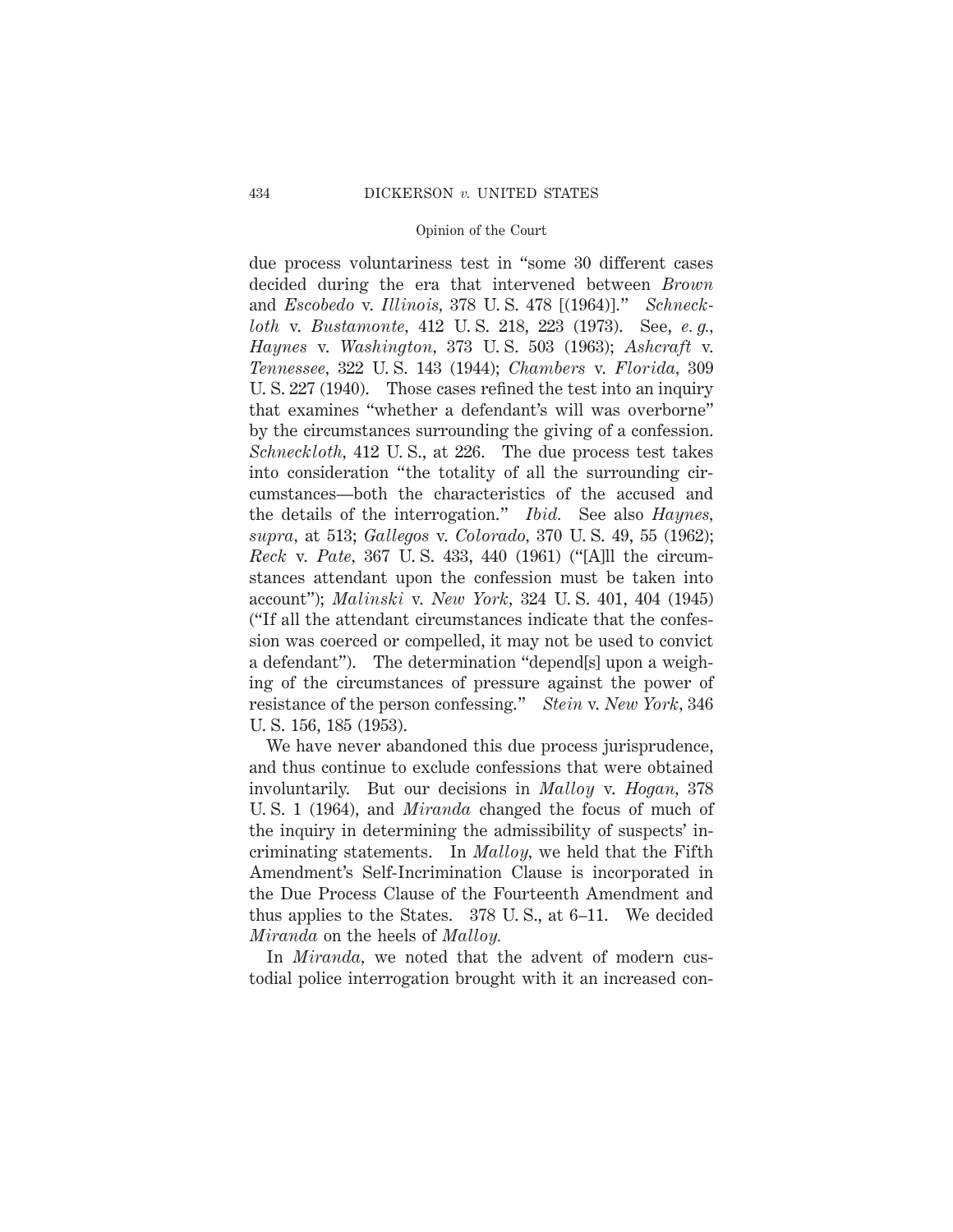cern about confessions obtained by coercion.1 384 U. S., at 445–458. Because custodial police interrogation, by its very nature, isolates and pressures the individual, we stated that "[e]ven without employing brutality, the 'third degree' or [other] specific stratagems, . . . custodial interrogation exacts a heavy toll on individual liberty and trades on the weakness of individuals." *Id.,* at 455. We concluded that the coercion inherent in custodial interrogation blurs the line between voluntary and involuntary statements, and thus heightens the risk that an individual will not be "accorded his privilege under the Fifth Amendment . . . not to be compelled to incriminate himself." *Id.,* at 439. Accordingly, we laid down "concrete constitutional guidelines for law enforcement agencies and courts to follow." *Id.,* at 442. Those guidelines established that the admissibility in evidence of any statement given during custodial interrogation of a suspect would depend on whether the police provided the suspect with four warnings. These warnings (which have come to be known colloquially as "*Miranda* rights") are: a suspect "has the right to remain silent, that anything he says can be used against him in a court of law, that he has the right to the presence of an attorney, and that if he cannot afford an attorney one will be appointed for him prior to any questioning if he so desires." *Id.,* at 479.

Two years after *Miranda* was decided, Congress enacted § 3501. That section provides, in relevant part:

"(a) In any criminal prosecution brought by the United States or by the District of Columbia, a confession . . . shall be admissible in evidence if it is voluntarily given. Before such confession is received in evidence, the trial

<sup>1</sup> While our cases have long interpreted the Due Process and Self-Incrimination Clauses to require that a suspect be accorded a fair trial free from coerced testimony, our application of those Clauses to the context of custodial police interrogation is relatively recent because the routine practice of such interrogation is itself a relatively new development. See, *e. g., Miranda,* 384 U. S., at 445–458.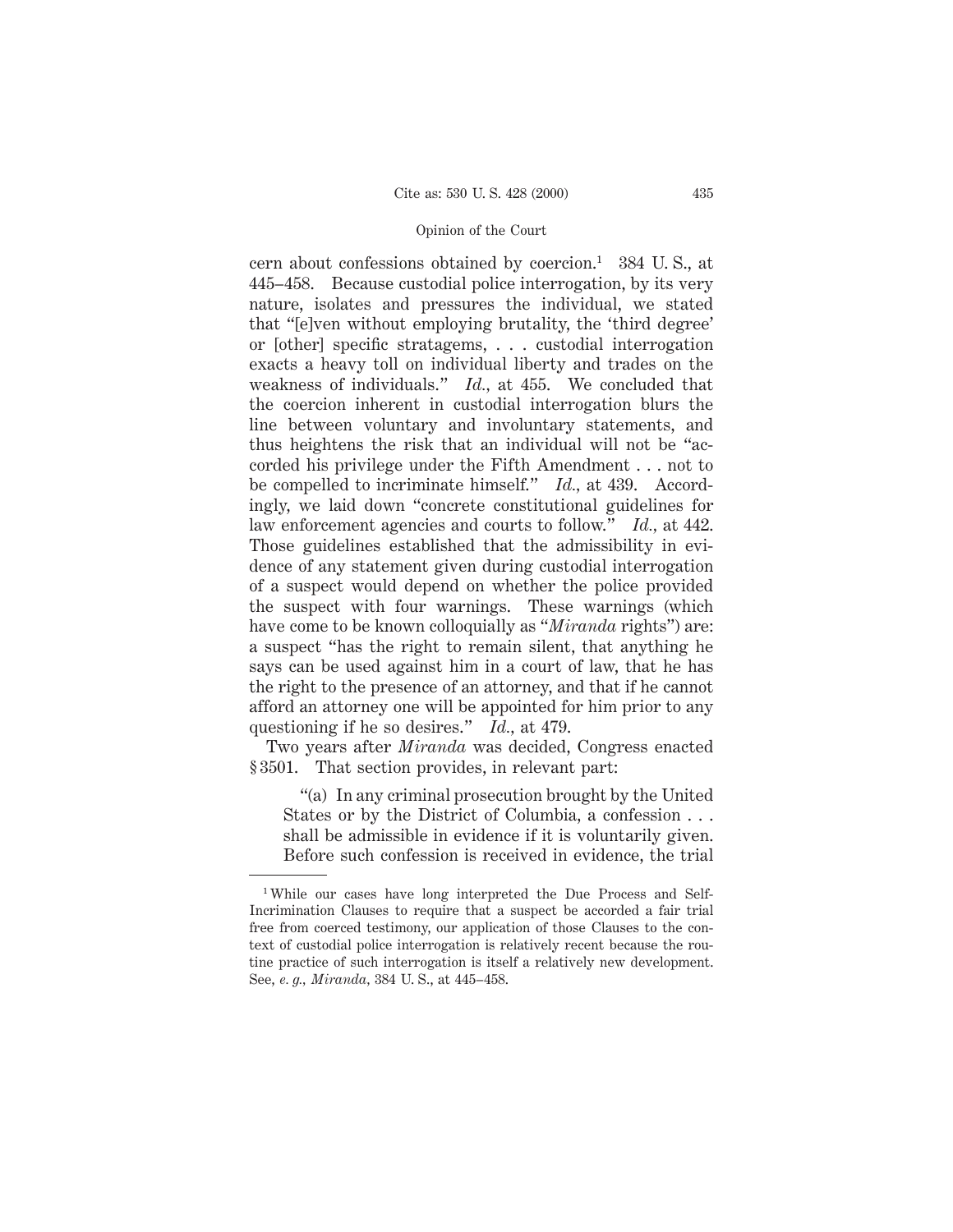judge shall, out of the presence of the jury, determine any issue as to voluntariness. If the trial judge determines that the confession was voluntarily made it shall be admitted in evidence and the trial judge shall permit the jury to hear relevant evidence on the issue of voluntariness and shall instruct the jury to give such weight to the confession as the jury feels it deserves under all the circumstances.

"(b) The trial judge in determining the issue of voluntariness shall take into consideration all the circumstances surrounding the giving of the confession, including (1) the time elapsing between arrest and arraignment of the defendant making the confession, if it was made after arrest and before arraignment, (2) whether such defendant knew the nature of the offense with which he was charged or of which he was suspected at the time of making the confession, (3) whether or not such defendant was advised or knew that he was not required to make any statement and that any such statement could be used against him, (4) whether or not such defendant had been advised prior to questioning of his right to the assistance of counsel; and (5) whether or not such defendant was without the assistance of counsel when questioned and when giving such confession.

"The presence or absence of any of the abovementioned factors to be taken into consideration by the judge need not be conclusive on the issue of voluntariness of the confession."

Given § 3501's express designation of voluntariness as the touchstone of admissibility, its omission of any warning requirement, and the instruction for trial courts to consider a nonexclusive list of factors relevant to the circumstances of a confession, we agree with the Court of Appeals that Congress intended by its enactment to overrule *Miranda.* See also *Davis* v. *United States,* 512 U. S. 452, 464 (1994) (Scalia, J., concurring) (stating that, prior to *Miranda,*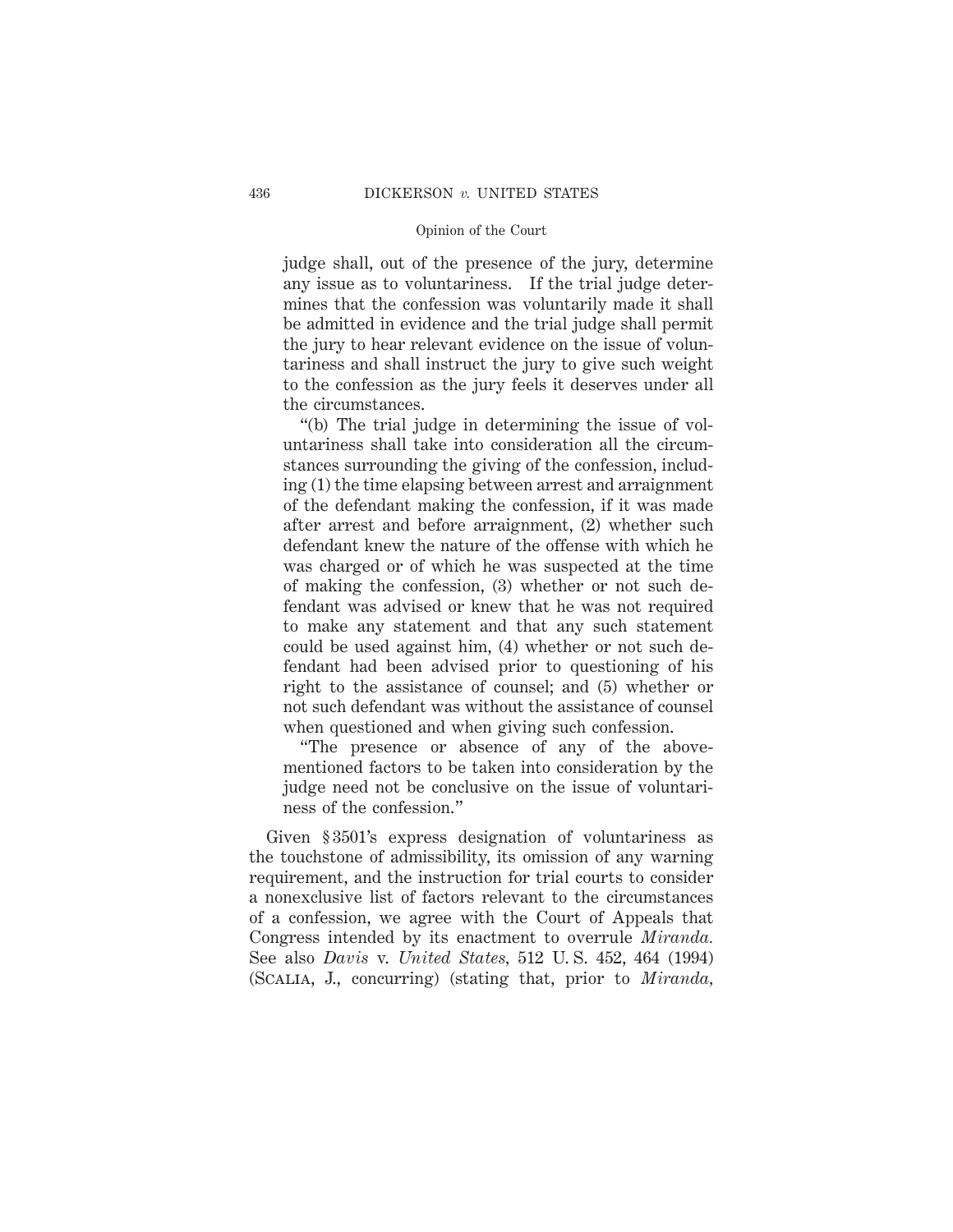"voluntariness *vel non* was the touchstone of admissibility of confessions"). Because of the obvious conflict between our decision in *Miranda* and § 3501, we must address whether Congress has constitutional authority to thus supersede *Miranda.* If Congress has such authority, § 3501's totalityof-the-circumstances approach must prevail over *Miranda*'s requirement of warnings; if not, that section must yield to *Miranda*'s more specific requirements.

The law in this area is clear. This Court has supervisory authority over the federal courts, and we may use that authority to prescribe rules of evidence and procedure that are binding in those tribunals. *Carlisle* v. *United States,* 517 U. S. 416, 426 (1996). However, the power to judicially create and enforce nonconstitutional "rules of procedure and evidence for the federal courts exists only in the absence of a relevant Act of Congress." *Palermo* v. *United States,* 360 U. S. 343, 353, n. 11 (1959) (citing *Funk* v. *United States,* 290 U. S. 371, 382 (1933), and *Gordon* v. *United States,* 344 U. S. 414, 418 (1953)). Congress retains the ultimate authority to modify or set aside any judicially created rules of evidence and procedure that are not required by the Constitution. *Palermo, supra,* at 345–348; *Carlisle, supra,* at 426; *Vance* v. *Terrazas,* 444 U. S. 252, 265 (1980).

But Congress may not legislatively supersede our decisions interpreting and applying the Constitution. See, *e. g., City of Boerne* v. *Flores,* 521 U. S. 507, 517–521 (1997). This case therefore turns on whether the *Miranda* Court announced a constitutional rule or merely exercised its supervisory authority to regulate evidence in the absence of congressional direction. Recognizing this point, the Court of Appeals surveyed *Miranda* and its progeny to determine the constitutional status of the *Miranda* decision. 166 F. 3d, at 687–692. Relying on the fact that we have created several exceptions to *Miranda*'s warnings requirement and that we have repeatedly referred to the *Miranda* warnings as "prophylactic," *New York* v. *Quarles,* 467 U. S. 649, 653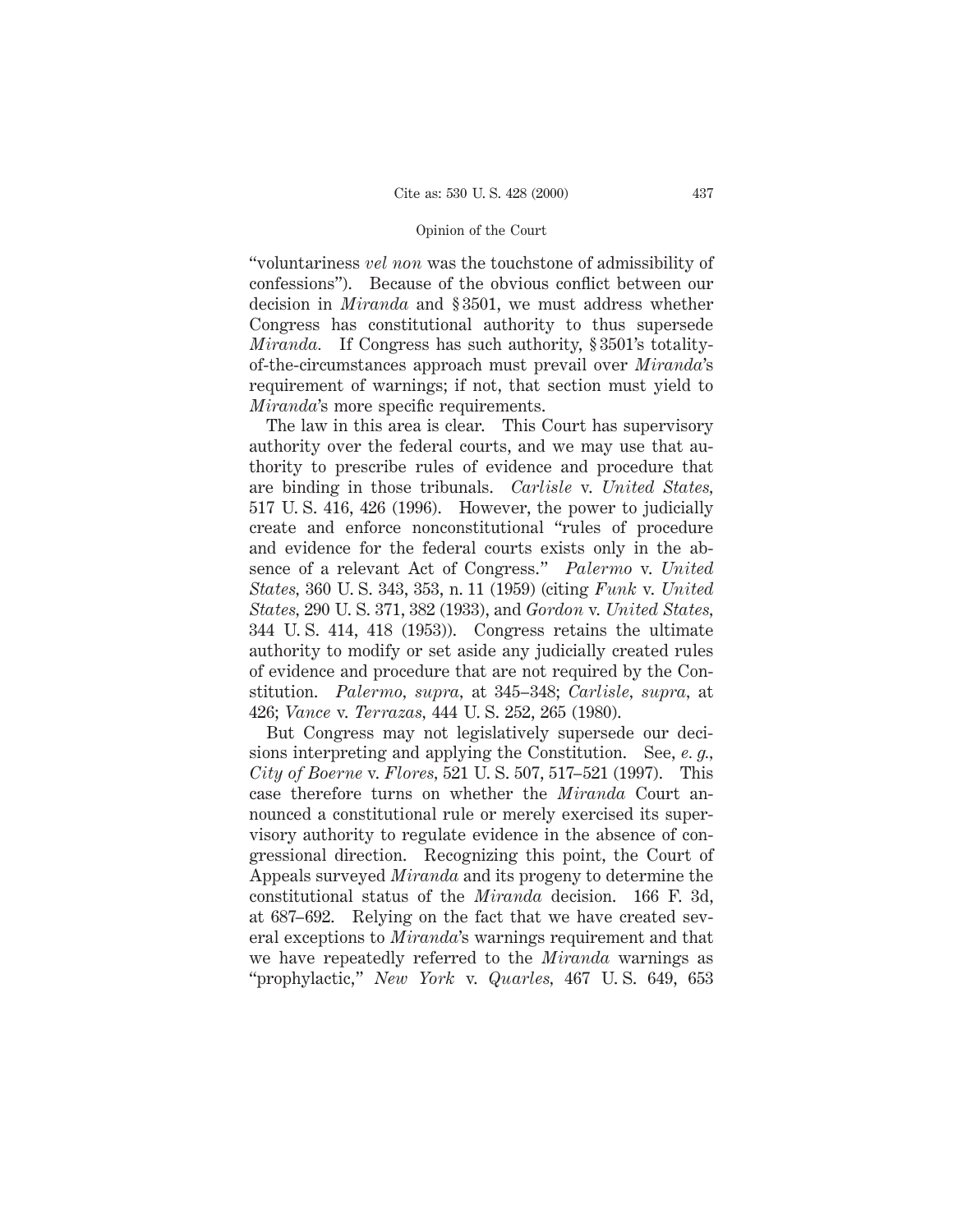(1984), and "not themselves rights protected by the Constitution," *Michigan* v. *Tucker*, 417 U.S. 433, 444 (1974),<sup>2</sup> the Court of Appeals concluded that the protections announced in *Miranda* are not constitutionally required. 166 F. 3d, at 687–690.

We disagree with the Court of Appeals' conclusion, although we concede that there is language in some of our opinions that supports the view taken by that court. But first and foremost of the factors on the other side—that *Miranda* is a constitutional decision—is that both *Miranda* and two of its companion cases applied the rule to proceedings in state courts—to wit, Arizona, California, and New York. See 384 U.S., at 491–494, 497–499. Since that time, we have consistently applied *Miranda*'s rule to prosecutions arising in state courts. See, *e. g., Stansbury* v. *California,* 511 U. S. 318 (1994) *(per curiam); Minnick* v. *Mississippi,* 498 U. S. 146 (1990); *Arizona* v. *Roberson,* 486 U. S. 675 (1988); *Edwards* v. *Arizona,* 451 U. S. 477, 481–482 (1981). It is beyond dispute that we do not hold a supervisory power over the courts of the several States. *Smith* v. *Phillips,* 455 U. S. 209, 221 (1982) ("Federal courts hold no supervisory authority over state judicial proceedings and may intervene only to correct wrongs of constitutional dimension"); *Cicenia* v. *Lagay,* 357 U. S. 504, 508–509 (1958). With respect to proceedings in state courts, our "authority is limited to enforcing the commands of the United States Constitution." *Mu'Min* v. *Virginia,* 500 U. S. 415, 422 (1991). See also *Harris* v. *Rivera,* 454 U. S. 339, 344–345 (1981) *(per curiam)* (stating that "[f]ederal judges . . . may not require the ob-

<sup>2</sup> See also *Davis* v. *United States,* 512 U. S. 452, 457–458 (1994); *Withrow* v. *Williams,* 507 U. S. 680, 690–691 (1993) ("*Miranda*'s safeguards are not constitutional in character"); *Duckworth* v. *Eagan,* 492 U. S. 195, 203 (1989); *Connecticut* v. *Barrett,* 479 U. S. 523, 528 (1987) ("[T]he *Miranda* Court adopted prophylactic rules designed to insulate the exercise of Fifth Amendment rights"); *Oregon* v. *Elstad,* 470 U. S. 298, 306 (1985); *Edwards* v. *Arizona,* 451 U. S. 477, 492 (1981) (Powell, J., concurring in result).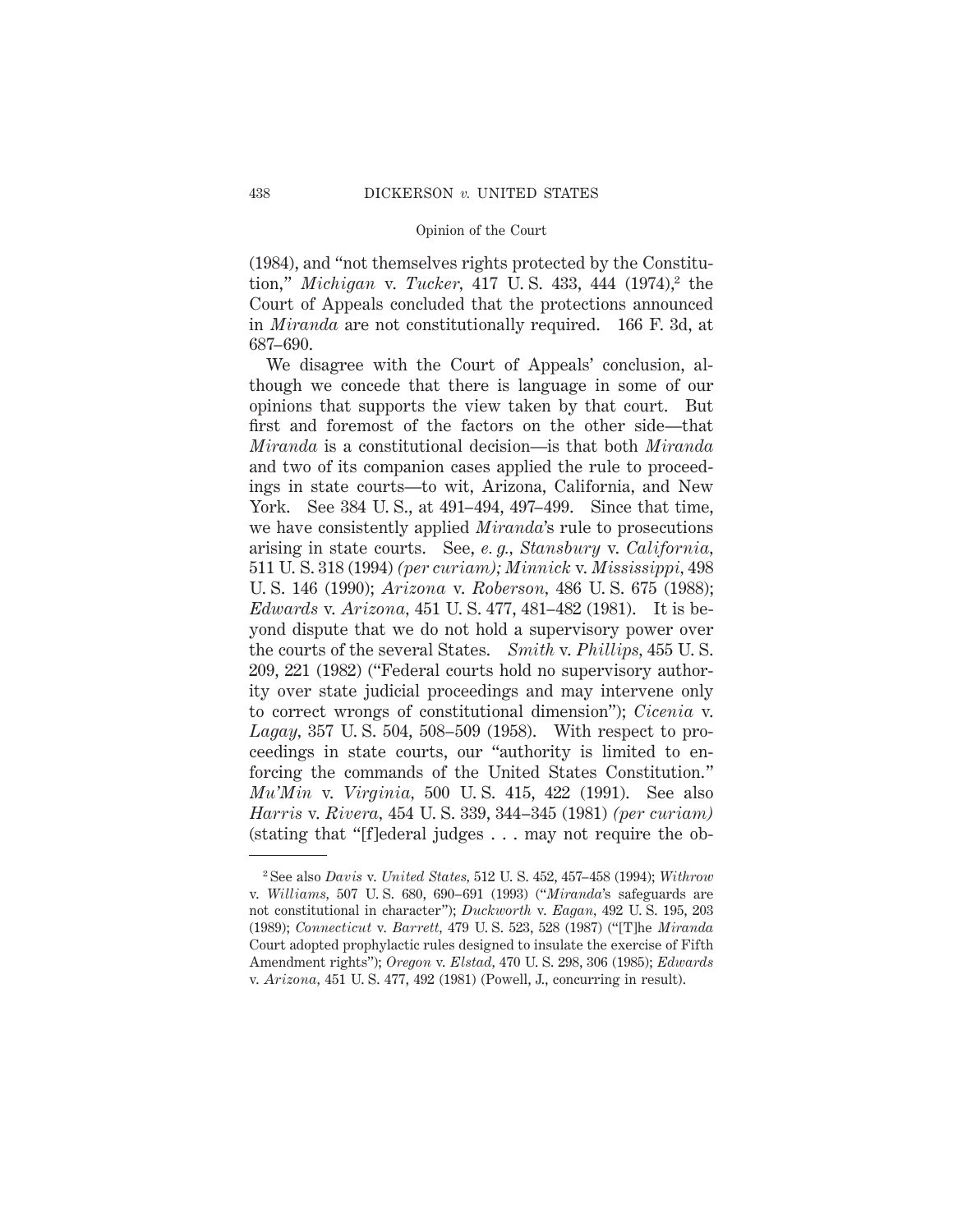servance of any special procedures" in state courts "except when necessary to assure compliance with the dictates of the Federal Constitution").3

The *Miranda* opinion itself begins by stating that the Court granted certiorari "to explore some facets of the problems . . . of applying the privilege against self-incrimination to in-custody interrogation, *and to give concrete constitutional guidelines for law enforcement agencies and courts to follow.*" 384 U. S., at 441–442 (emphasis added). In fact, the majority opinion is replete with statements indicating that the majority thought it was announcing a constitutional rule.4 Indeed, the Court's ultimate conclusion was that the

<sup>3</sup> Our conclusion regarding *Miranda*'s constitutional basis is further buttressed by the fact that we have allowed prisoners to bring alleged *Miranda* violations before the federal courts in habeas corpus proceedings. See *Thompson* v. *Keohane,* 516 U. S. 99 (1995); *Withrow, supra,* at 690–695. Habeas corpus proceedings are available only for claims that a person "is in custody in violation of the Constitution or laws or treaties of the United States." 28 U. S. C. § 2254(a). Since the *Miranda* rule is clearly not based on federal laws or treaties, our decision allowing habeas review for *Miranda* claims obviously assumes that *Miranda* is of constitutional origin.

<sup>4</sup> See 384 U. S., at 445 ("The constitutional issue we decide in each of these cases is the admissibility of statements obtained from a defendant questioned while in custody"), 457 (stating that the *Miranda* Court was concerned with "adequate safeguards to protect precious Fifth Amendment rights"), 458 (examining the "history and precedent underlying the Self-Incrimination Clause to determine its applicability in this situation"), 476 ("The requirement of warnings and waiver of rights is... fundamental with respect to the Fifth Amendment privilege and not simply a preliminary ritual to existing methods of interrogation"), 479 ("The whole thrust of our foregoing discussion demonstrates that the Constitution has prescribed the rights of the individual when confronted with the power of government when it provided in the Fifth Amendment that an individual cannot be compelled to be a witness against himself"), 481, n. 52 (stating that the Court dealt with "constitutional standards in relation to statements made"), 490 ("[T]he issues presented are of constitutional dimensions and must be determined by the courts"), 489 (stating that the *Miranda* Court was dealing "with rights grounded in a specific requirement of the Fifth Amendment of the Constitution").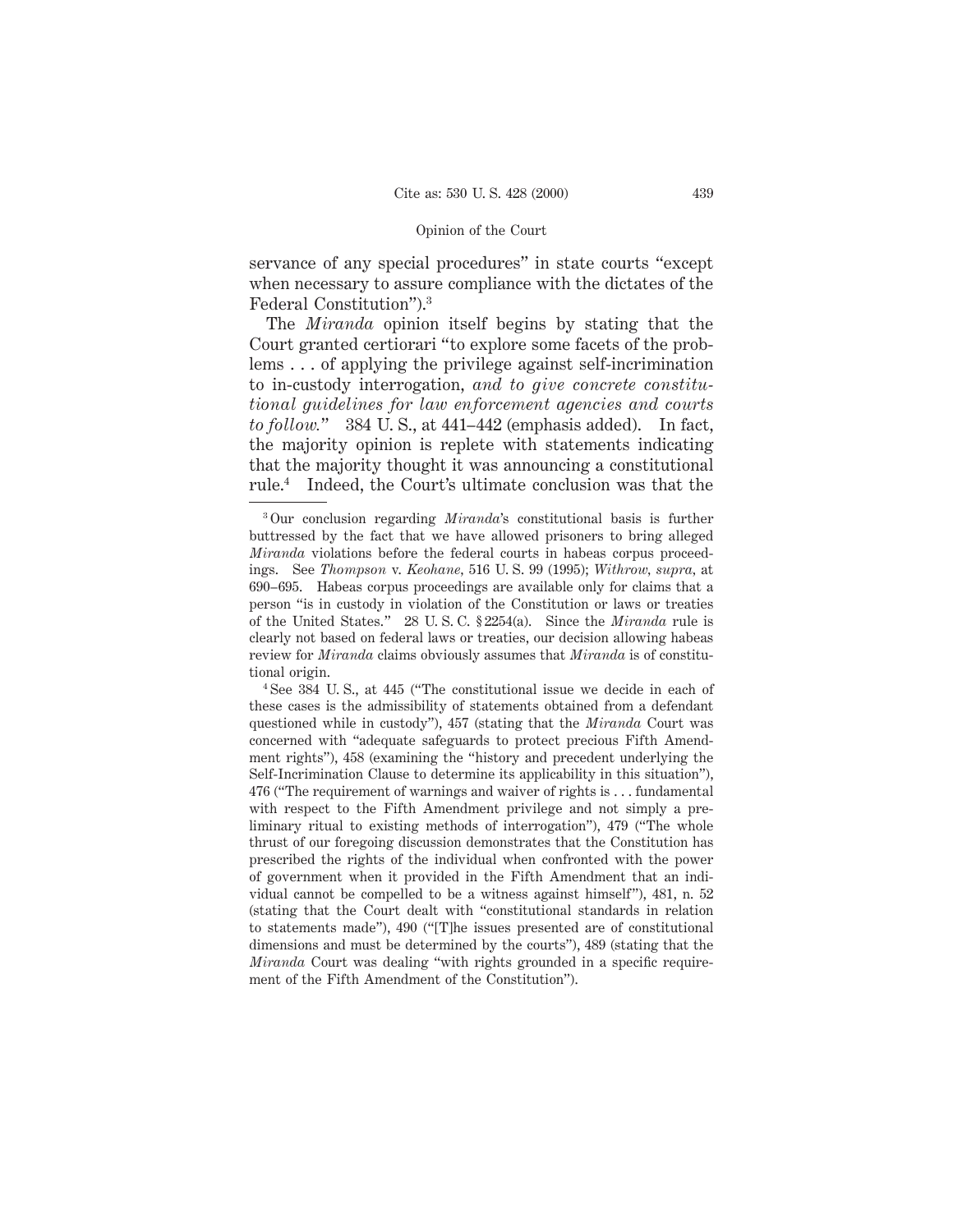unwarned confessions obtained in the four cases before the Court in *Miranda* "were obtained from the defendant under circumstances that did not meet constitutional standards for protection of the privilege."<sup>5</sup> *Id.*, at 491.

Additional support for our conclusion that *Miranda* is constitutionally based is found in the *Miranda* Court's invitation for legislative action to protect the constitutional right against coerced self-incrimination. After discussing the "compelling pressures" inherent in custodial police interrogation, the *Miranda* Court concluded that, "[i]n order to combat these pressures and to permit a full opportunity to exercise the privilege against self-incrimination, the accused must be adequately and effectively apprised of his rights and the exercise of those rights must be fully honored." *Id.,* at 467. However, the Court emphasized that it could not foresee "the potential alternatives for protecting the privilege which might be devised by Congress or the States," and it accordingly opined that the Constitution would not preclude legislative solutions that differed from the prescribed *Miranda* warnings but which were "at least as effective in apprising accused persons of their right of silence and in assuring a continuous opportunity to exercise it."<sup>6</sup> *Ibid.* 

<sup>5</sup> Many of our subsequent cases have also referred to *Miranda*'s constitutional underpinnings. See, *e. g., Withrow, supra,* at 691 (" 'Prophylactic' though it may be, in protecting a defendant's Fifth Amendment privilege against self-incrimination, *Miranda* safeguards a 'fundamental trial right' "); *Illinois* v. *Perkins,* 496 U. S. 292, 296 (1990) (describing *Miranda*'s warning requirement as resting on "the Fifth Amendment privilege against self-incrimination"); *Butler* v. *McKellar,* 494 U. S. 407, 411 (1990) ("[T]he Fifth Amendment bars police-initiated interrogation following a suspect's request for counsel in the context of a separate investigation"); *Michigan* v. *Jackson,* 475 U. S. 625, 629 (1986) ("The Fifth Amendment protection against compelled self-incrimination provides the right to counsel at custodial interrogations"); *Moran* v. *Burbine,* 475 U. S. 412, 427 (1986) (referring to *Miranda* as "our interpretation of the Federal Constitution"); *Edwards, supra,* at 481–482.

<sup>6</sup> The Court of Appeals relied in part on our statement that the *Miranda* decision in no way "creates a 'constitutional straight jacket.'" See 166 F. 3d 667, 672 (CA4 1999) (quoting *Miranda,* 384 U. S., at 467). However, a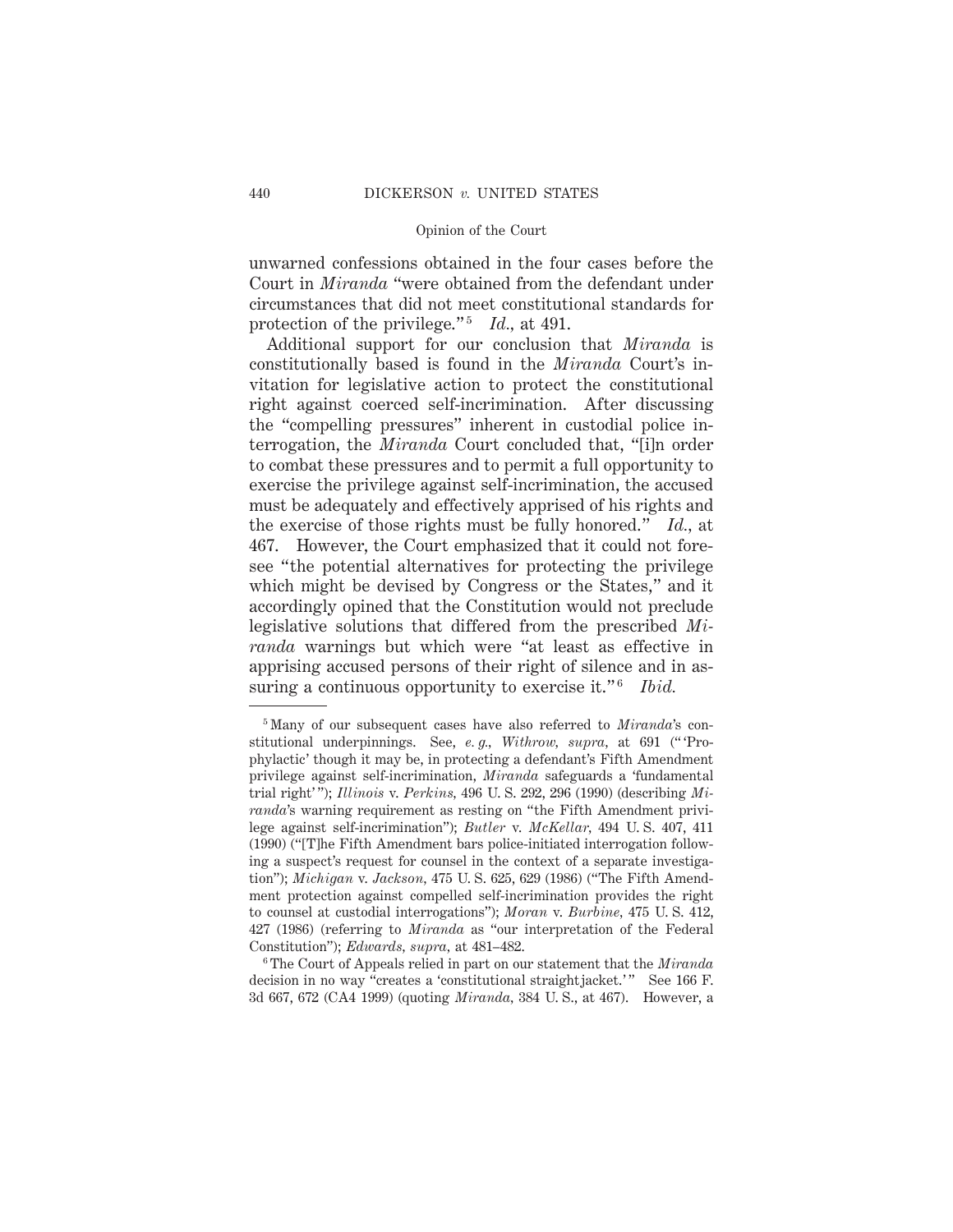The Court of Appeals also relied on the fact that we have, after our *Miranda* decision, made exceptions from its rule in cases such as *New York* v. *Quarles,* 467 U. S. 649 (1984), and *Harris* v. *New York,* 401 U. S. 222 (1971). See 166 F. 3d, at 672, 689–691. But we have also broadened the application of the *Miranda* doctrine in cases such as *Doyle* v. *Ohio,* 426 U. S. 610 (1976), and *Arizona* v. *Roberson,* 486 U. S. 675 (1988). These decisions illustrate the principle—not that *Miranda* is not a constitutional rule—but that no constitutional rule is immutable. No court laying down a general rule can possibly foresee the various circumstances in which counsel will seek to apply it, and the sort of modifications represented by these cases are as much a normal part of constitutional law as the original decision.

The Court of Appeals also noted that in *Oregon* v. *Elstad,* 470 U. S. 298 (1985), we stated that " '[t]he *Miranda* exclusionary rule... serves the Fifth Amendment and sweeps more broadly than the Fifth Amendment itself.'" 166 F. 3d, at 690 (quoting *Elstad, supra,* at 306). Our decision in that case—refusing to apply the traditional "fruits" doctrine developed in Fourth Amendment cases—does not prove that *Miranda* is a nonconstitutional decision, but simply recognizes the fact that unreasonable searches under the Fourth Amendment are different from unwarned interrogation under the Fifth Amendment.

As an alternative argument for sustaining the Court of Appeals' decision, the court-invited *amicus curiae* <sup>7</sup> contends that the section complies with the requirement that a legislative alternative to *Miranda* be equally as effective in preventing coerced confessions. See Brief for Paul G. Cassell

review of our opinion in *Miranda* clarifies that this disclaimer was intended to indicate that the Constitution does not require police to administer the particular *Miranda* warnings, not that the Constitution does not require a procedure that is effective in securing Fifth Amendment rights.

<sup>7</sup> Because no party to the underlying litigation argued in favor of § 3501's constitutionality in this Court, we invited Professor Paul Cassell to assist our deliberations by arguing in support of the judgment below.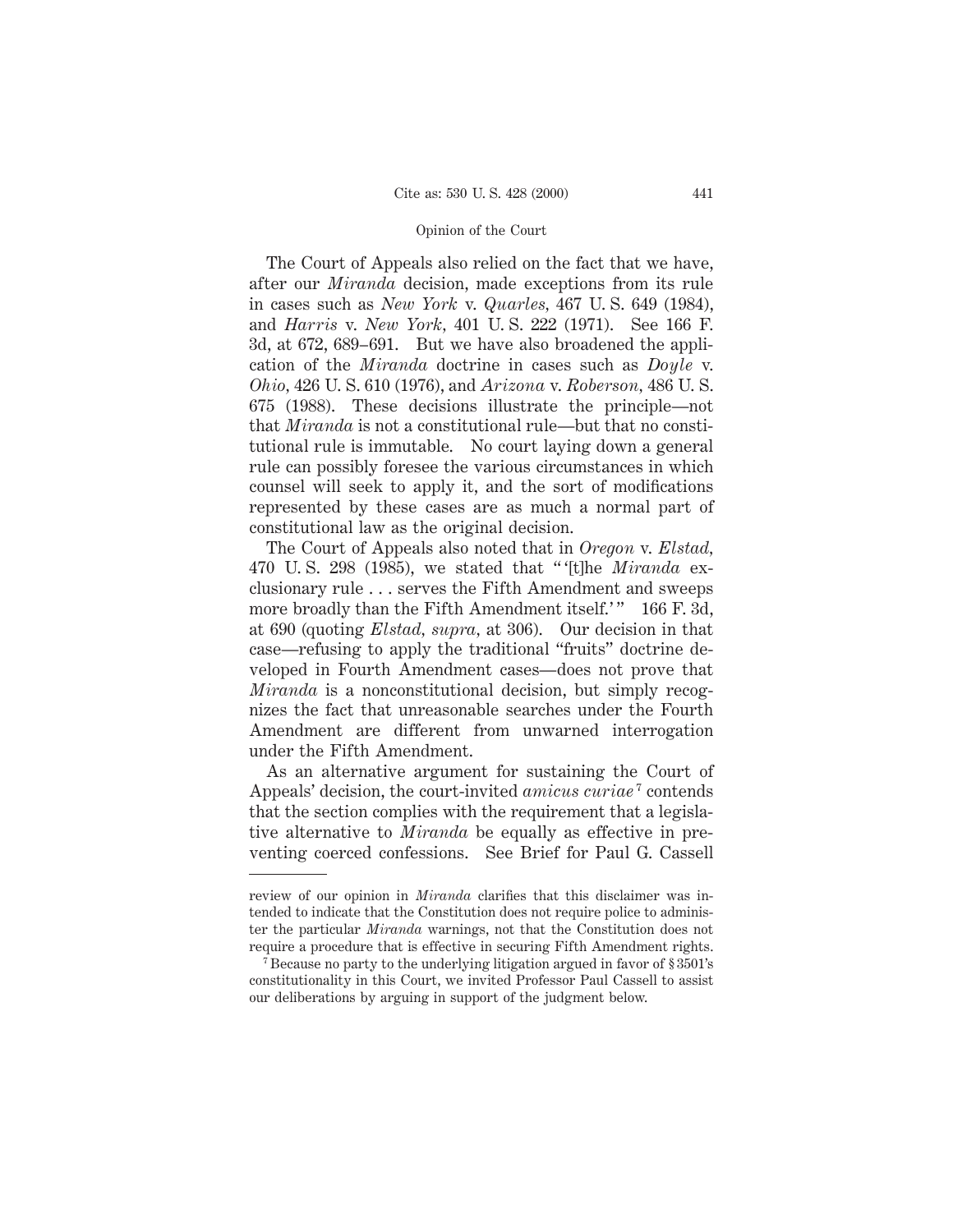as *Amicus Curiae* 28–39. We agree with the *amicus*' contention that there are more remedies available for abusive police conduct than there were at the time *Miranda* was decided, see, *e. g., Wilkins* v. *May,* 872 F. 2d 190, 194 (CA7 1989) (applying *Bivens* v. *Six Unknown Fed. Narcotics Agents,* 403 U. S. 388 (1971), to hold that a suspect may bring a federal cause of action under the Due Process Clause for police misconduct during custodial interrogation). But we do not agree that these additional measures supplement § 3501's protections sufficiently to meet the constitutional minimum. *Miranda* requires procedures that will warn a suspect in custody of his right to remain silent and which will assure the suspect that the exercise of that right will be honored. See, *e. g.,* 384 U. S., at 467. As discussed above, § 3501 explicitly eschews a requirement of preinterrogation warnings in favor of an approach that looks to the administration of such warnings as only one factor in determining the voluntariness of a suspect's confession. The additional remedies cited by *amicus* do not, in our view, render them, together with § 3501, an adequate substitute for the warnings required by *Miranda.*

The dissent argues that it is judicial overreaching for this Court to hold § 3501 unconstitutional unless we hold that the *Miranda* warnings are required by the Constitution, in the sense that nothing else will suffice to satisfy constitutional requirements. *Post,* at 453–454, 465 (opinion of Scalia, J.). But we need not go further than *Miranda* to decide this case. In *Miranda,* the Court noted that reliance on the traditional totality-of-the-circumstances test raised a risk of overlooking an involuntary custodial confession, 384 U. S, at 457, a risk that the Court found unacceptably great when the confession is offered in the case in chief to prove guilt. The Court therefore concluded that something more than the totality test was necessary. See *ibid.;* see also *id.,* at 467, 490–491. As discussed above, § 3501 reinstates the totality test as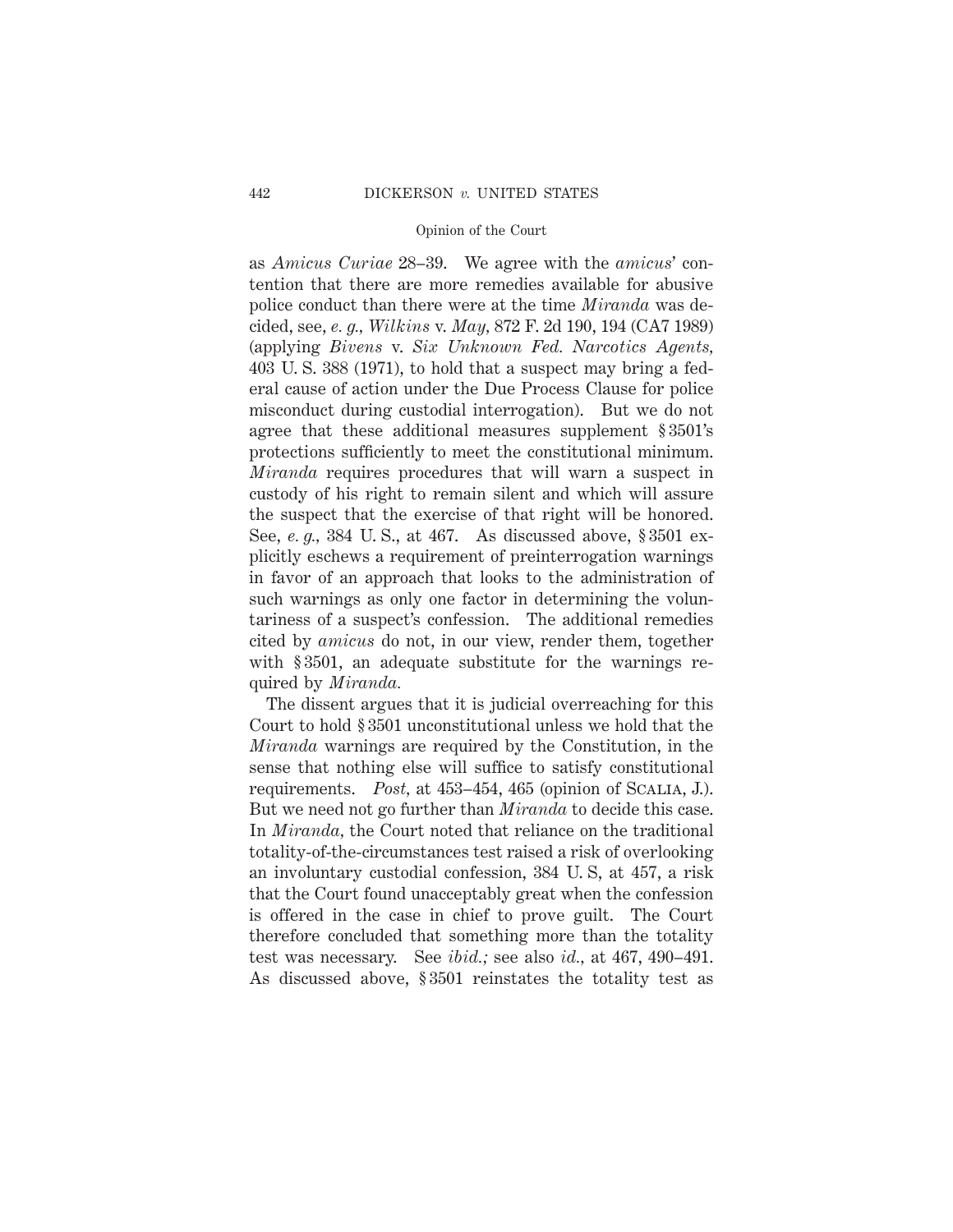sufficient. Section 3501 therefore cannot be sustained if *Miranda* is to remain the law.

Whether or not we would agree with *Miranda*'s reasoning and its resulting rule, were we addressing the issue in the first instance, the principles of *stare decisis* weigh heavily against overruling it now. See, *e. g., Rhode Island* v. *Innis,* 446 U. S. 291, 304 (1980) (Burger, C. J., concurring in judgment) ("The meaning of *Miranda* has become reasonably clear and law enforcement practices have adjusted to its strictures; I would neither overrule *Miranda,* disparage it, nor extend it at this late date"). While " '*stare decisis* is not an inexorable command," *State Oil Co. v. Khan*, 522 U. S. 3, 20 (1997) (quoting *Payne* v. *Tennessee,* 501 U. S. 808, 828 (1991)), particularly when we are interpreting the Constitution, *Agostini* v. *Felton,* 521 U. S. 203, 235 (1997), "even in constitutional cases, the doctrine carries such persuasive force that we have always required a departure from precedent to be supported by some 'special justification.' " *United States* v. *International Business Machines Corp.,* 517 U. S. 843, 856 (1996) (quoting *Payne, supra,* at 842 (Souter, J., concurring), in turn quoting *Arizona* v. *Rumsey,* 467 U. S. 203, 212 (1984)).

We do not think there is such justification for overruling *Miranda. Miranda* has become embedded in routine police practice to the point where the warnings have become part of our national culture. See *Mitchell* v. *United States,* 526 U. S. 314, 331–332 (1999) (Scalia, J., dissenting) (stating that the fact that a rule has found " 'wide acceptance in the legal culture' " is "adequate reason not to overrule" it). While we have overruled our precedents when subsequent cases have undermined their doctrinal underpinnings, see, *e. g., Patterson* v. *McLean Credit Union,* 491 U. S. 164, 173 (1989), we do not believe that this has happened to the *Miranda* decision. If anything, our subsequent cases have reduced the impact of the *Miranda* rule on legitimate law enforcement while reaffirming the decision's core ruling that unwarned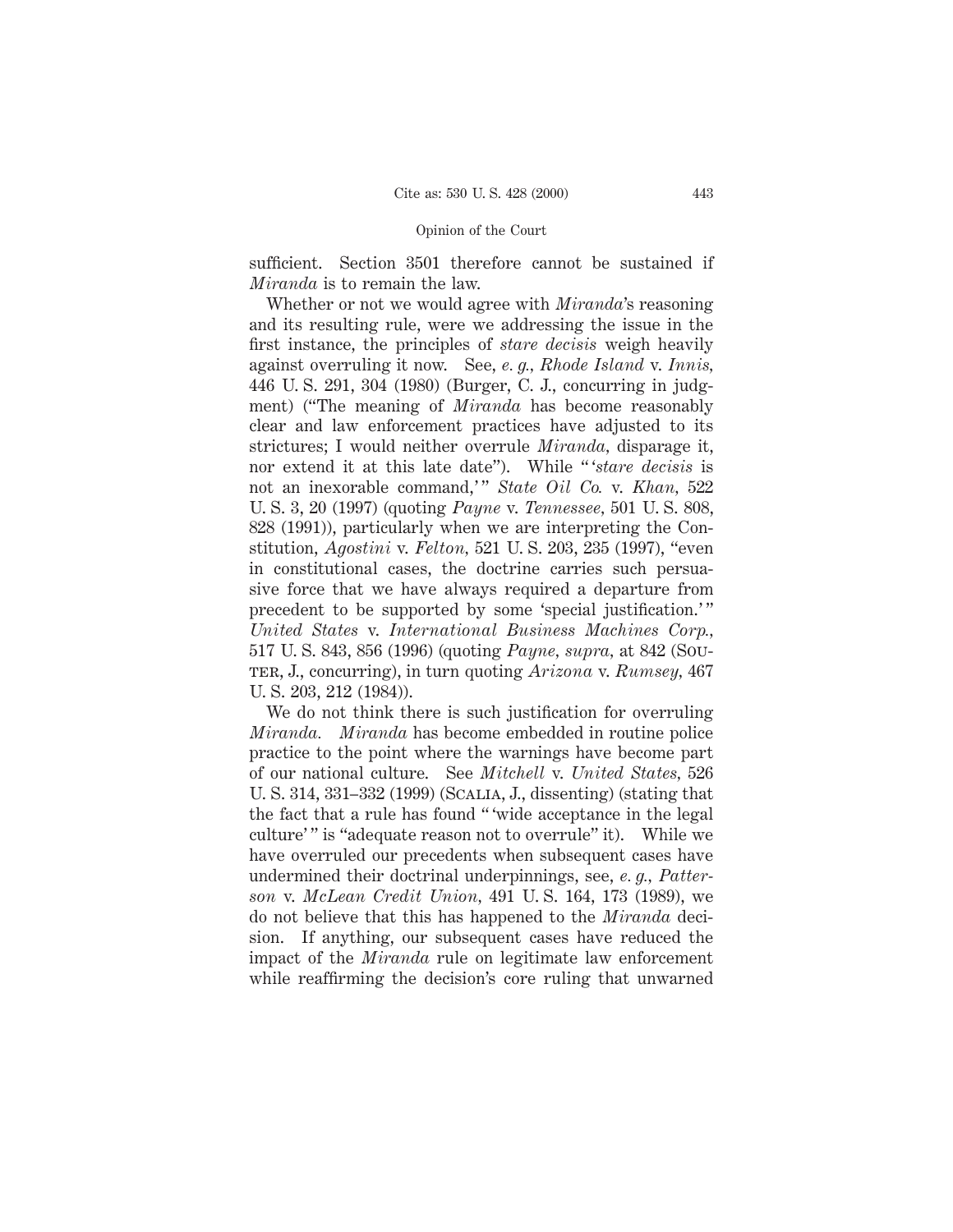statements may not be used as evidence in the prosecution's case in chief.

The disadvantage of the *Miranda* rule is that statements which may be by no means involuntary, made by a defendant who is aware of his "rights," may nonetheless be excluded and a guilty defendant go free as a result. But experience suggests that the totality-of-the-circumstances test which § 3501 seeks to revive is more difficult than *Miranda* for law enforcement officers to conform to, and for courts to apply in a consistent manner. See, *e. g., Haynes* v. *Washington,* 373 U. S., at 515 ("The line between proper and permissible police conduct and techniques and methods offensive to due process is, at best, a difficult one to draw"). The requirement that *Miranda* warnings be given does not, of course, dispense with the voluntariness inquiry. But as we said in *Berkemer* v. *McCarty,* 468 U. S. 420 (1984), "[c]ases in which a defendant can make a colorable argument that a self-incriminating statement was 'compelled' despite the fact that the law enforcement authorities adhered to the dictates of *Miranda* are rare." *Id.,* at 433, n. 20.

In sum, we conclude that *Miranda* announced a constitutional rule that Congress may not supersede legislatively. Following the rule of *stare decisis,* we decline to overrule *Miranda* ourselves.8 The judgment of the Court of Appeals is therefore

#### *Reversed.*

Justice Scalia, with whom Justice Thomas joins, dissenting.

Those to whom judicial decisions are an unconnected series of judgments that produce either favored or disfa-

<sup>8</sup> Various other contentions and suggestions have been pressed by the numerous *amici,* but because of the procedural posture of this case we do not think it appropriate to consider them. See *United Parcel Service, Inc.* v. *Mitchell,* 451 U. S. 56, 60, n. 2 (1981); *Bell* v. *Wolfish,* 441 U. S. 520, 531–532, n. 13 (1979); *Knetsch* v. *United States,* 364 U. S. 361, 370 (1960).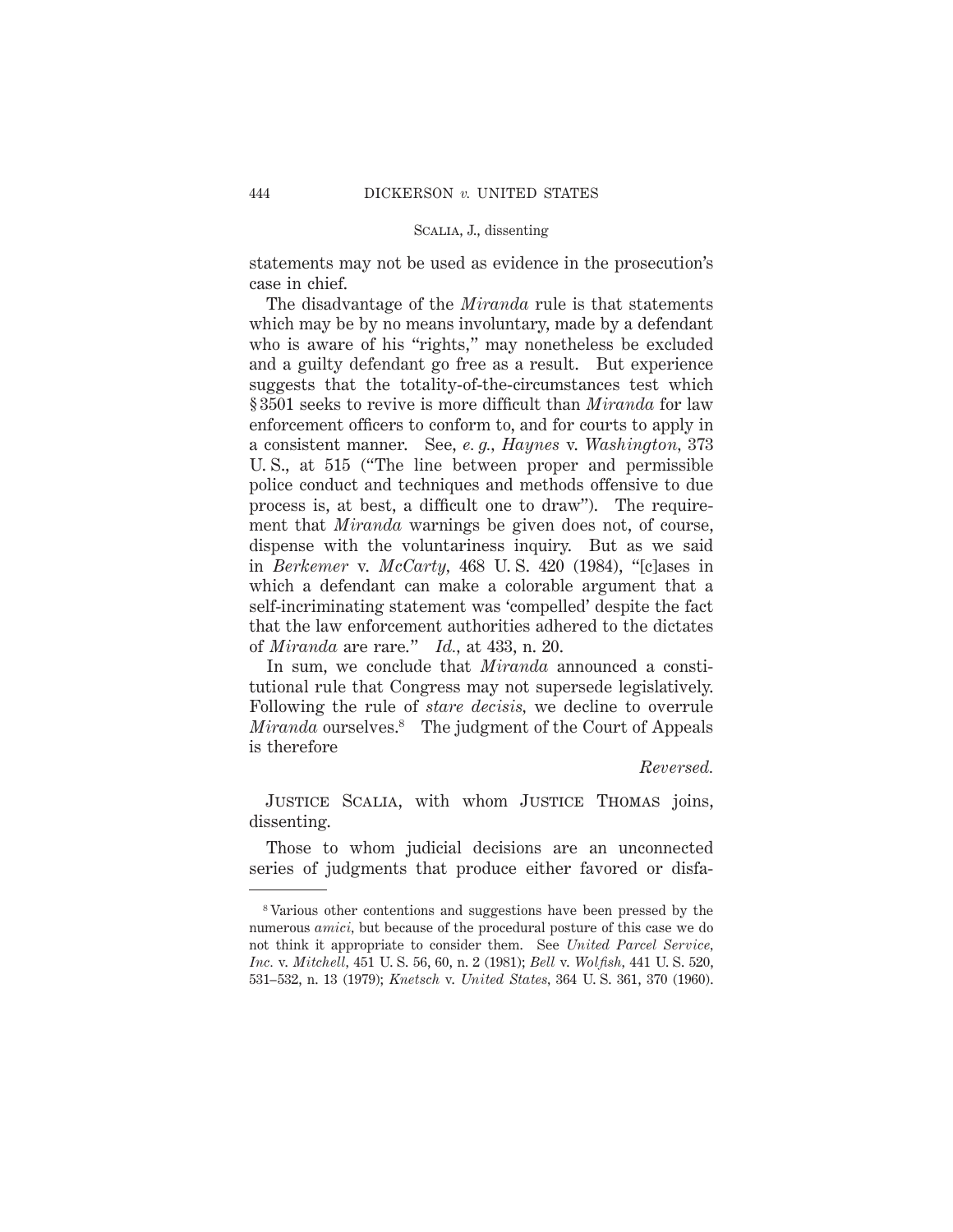vored results will doubtless greet today's decision as a paragon of moderation, since it declines to overrule *Miranda* v. *Arizona,* 384 U. S. 436 (1966). Those who understand the judicial process will appreciate that today's decision is not a reaffirmation of *Miranda,* but a radical revision of the most significant element of *Miranda* (as of all cases): the rationale that gives it a permanent place in our jurisprudence.

*Marbury* v. *Madison,* 1 Cranch 137 (1803), held that an Act of Congress will not be enforced by the courts if what it prescribes violates the Constitution of the United States. That was the basis on which *Miranda* was decided. One will search today's opinion in vain, however, for a statement (surely simple enough to make) that what 18 U. S. C. § 3501 prescribes—the use at trial of a voluntary confession, even when a *Miranda* warning or its equivalent has failed to be given—violates the Constitution. The reason the statement does not appear is not only (and perhaps not so much) that it would be absurd, inasmuch as § 3501 excludes from trial precisely what the Constitution excludes from trial, viz., compelled confessions; but also that Justices whose votes are needed to compose today's majority are on record as believing that a violation of *Miranda* is *not* a violation of the Constitution. See *Davis* v. *United States,* 512 U. S. 452, 457–458 (1994) (opinion of the Court, in which Kennedy, J., joined); *Duckworth* v. *Eagan,* 492 U. S. 195, 203 (1989) (opinion of the Court, in which Kennedy, J., joined); *Oregon* v. *Elstad,* 470 U. S. 298 (1985) (opinion of the Court by O'Connor, J.); *New York* v. *Quarles,* 467 U. S. 649 (1984) (opinion of the Court by Rehnquist, J.). And so, to justify today's agreed-upon result, the Court must adopt a significant *new,* if not entirely comprehensible, principle of constitutional law. As the Court chooses to describe that principle, statutes of Congress can be disregarded, not only when what they prescribe violates the Constitution, but when what they prescribe contradicts a decision of this Court that "announced a constitutional rule," *ante,* at 437. As I shall discuss in some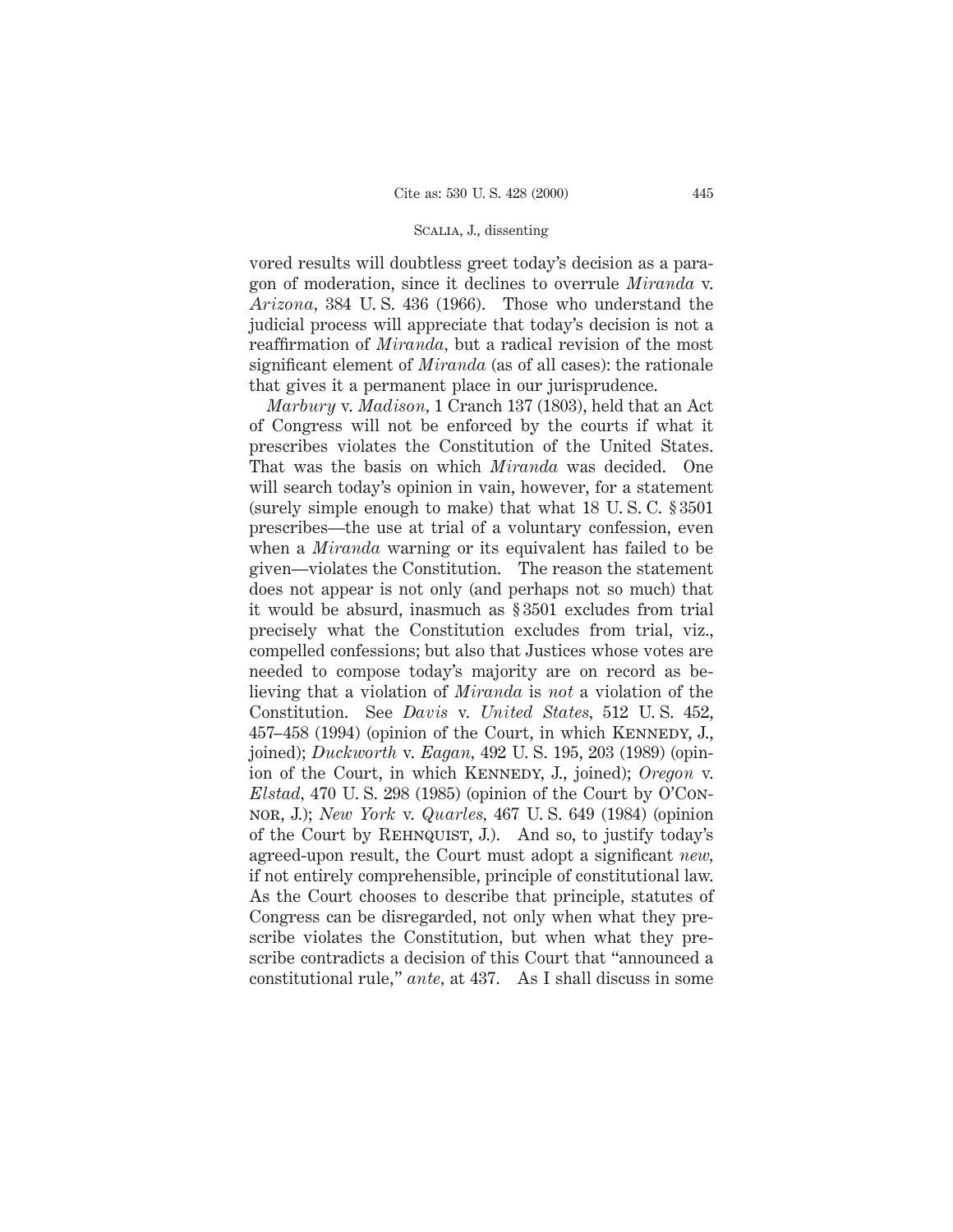detail, the only thing that can possibly mean in the context of this case is that this Court has the power, not merely to apply the Constitution but to expand it, imposing what it regards as useful "prophylactic" restrictions upon Congress and the States. That is an immense and frightening antidemocratic power, and it does not exist.

It takes only a small step to bring today's opinion out of the realm of power-judging and into the mainstream of legal reasoning: The Court need only go beyond its carefully couched iterations that "*Miranda* is a constitutional decision," *ante,* at 438, that "*Miranda* is constitutionally based," *ante,* at 440, that *Miranda* has "constitutional underpinnings," *ante,* at 440, n. 5, and come out and say quite clearly: "We reaffirm today that custodial interrogation that is not preceded by *Miranda* warnings or their equivalent violates the Constitution of the United States." It cannot say that, because a majority of the Court does not believe it. The Court therefore acts in plain violation of the Constitution when it denies effect to this Act of Congress.

I

Early in this Nation's history, this Court established the sound proposition that constitutional government in a system of separated powers requires judges to regard as inoperative any legislative Act, even of Congress itself, that is "repugnant to the Constitution."

"So if a law be in opposition to the constitution; if both the law and the constitution apply to a particular case, so that the court must either decide that case conformably to the law, disregarding the constitution; or conformably to the constitution, disregarding the law; the court must determine which of these conflicting rules governs the case." *Marbury, supra,* at 178.

The power we recognized in *Marbury* will thus permit us, indeed require us, to "disregar[d]" § 3501, a duly enacted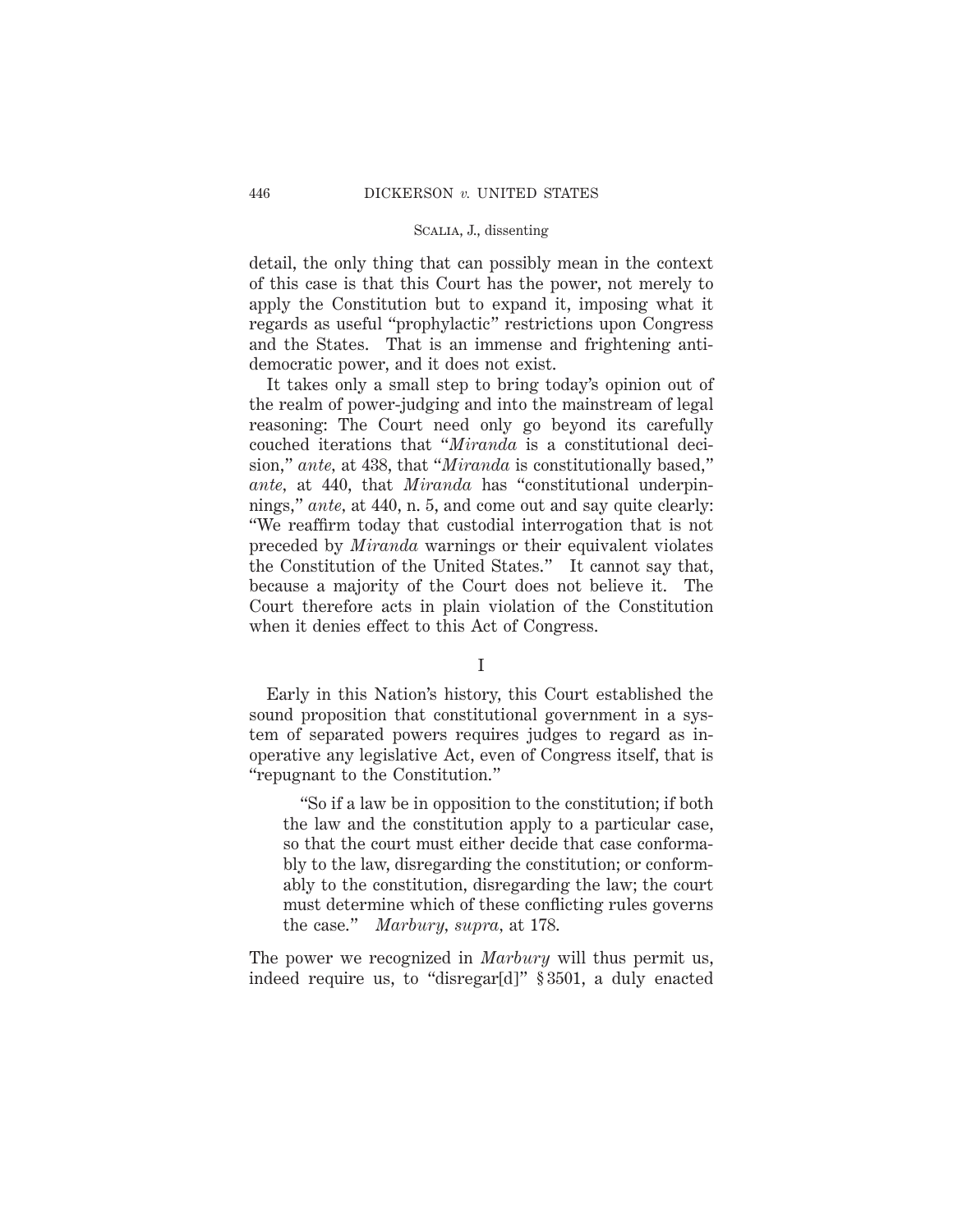statute governing the admissibility of evidence in the federal courts, only if it "be in opposition to the constitution"—here, assertedly, the dictates of the Fifth Amendment.

It was once possible to characterize the so-called *Miranda* rule as resting (however implausibly) upon the proposition that what the statute here before us permits—the admission at trial of un-*Mirandized* confessions—violates the Constitution. That is the fairest reading of the *Miranda* case itself. The Court began by announcing that the Fifth Amendment privilege against self-incrimination applied in the context of extrajudicial custodial interrogation, see 384 U. S., at 460– 467—itself a doubtful proposition as a matter both of history and precedent, see *id.,* at 510–511 (Harlan, J., dissenting) (characterizing the Court's conclusion that the Fifth Amendment privilege, rather than the Due Process Clause, governed station house confessions as a "*trompe l'oeil*"). Having extended the privilege into the confines of the station house, the Court liberally sprinkled throughout its sprawling 60-page opinion suggestions that, because of the compulsion inherent in custodial interrogation, the privilege was violated by any statement thus obtained that did not conform to the rules set forth in *Miranda,* or some functional equivalent. See *id.,* at 458 ("Unless adequate protective devices are employed to dispel the compulsion *inherent* in custodial surroundings, *no* statement obtained from the defendant can truly be the product of his free choice" (emphases added)); *id.,* at 461 ("An individual swept from familiar surroundings into police custody, surrounded by antagonistic forces, and subjected to the techniques of persuasion described above cannot be otherwise than under compulsion to speak"); *id.,* at 467 ("We have concluded that without proper safeguards the process of in-custody interrogation . . . contains inherently compelling pressures which work to undermine the individual's will to resist and to compel him to speak where he would not otherwise do so freely"); *id.,* at 457, n. 26 (noting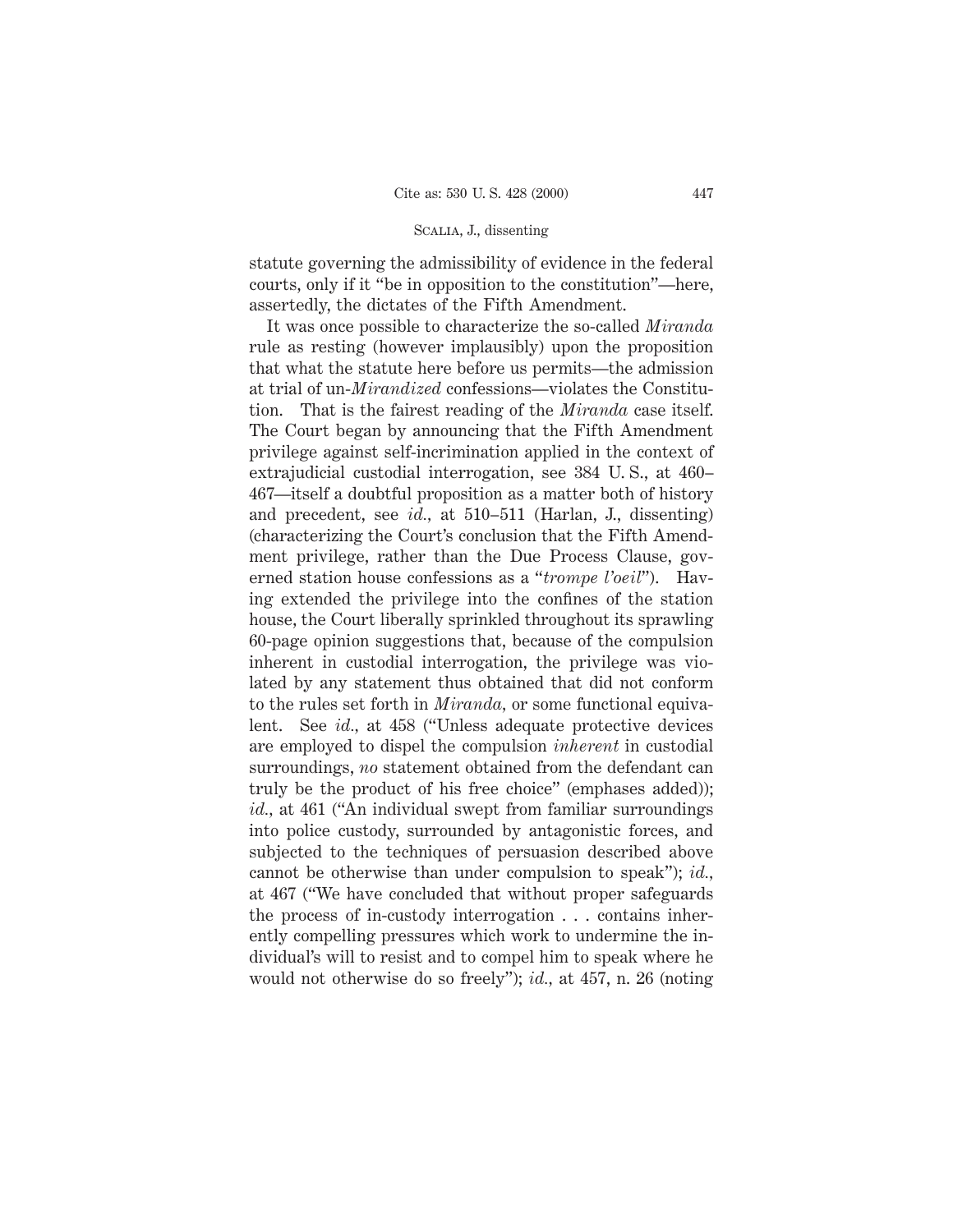the "absurdity of denying that a confession obtained under these circumstances is compelled").

The dissenters, for their part, also understood *Miranda*'s holding to be based on the "premise... that pressure on the suspect must be eliminated though it be only the subtle influence of the atmosphere and surroundings." *Id.,* at 512 (Harlan, J., dissenting). See also *id.,* at 535 (White, J., dissenting) ("[I]t has never been suggested, until today, that such questioning was so coercive and accused persons so lacking in hardihood that the very first response to the very first question following the commencement of custody must be conclusively presumed to be the product of an overborne will"). And at least one case decided shortly after *Miranda* explicitly confirmed the view. See *Orozco* v. *Texas,* 394 U. S. 324, 326 (1969) ("[T]he use of these admissions obtained in the absence of the required warnings was a flat violation of the Self-Incrimination Clause of the Fifth Amendment as construed in *Miranda*").

So understood, *Miranda* was objectionable for innumerable reasons, not least the fact that cases spanning more than 70 years had rejected its core premise that, absent the warnings and an effective waiver of the right to remain silent and of the (thitherto unknown) right to have an attorney present, a statement obtained pursuant to custodial interrogation was necessarily the product of compulsion. See *Crooker* v. *California,* 357 U. S. 433 (1958) (confession not involuntary despite denial of access to counsel); *Cicenia* v. *Lagay,* 357 U. S. 504 (1958) (same); *Powers* v. *United States,* 223 U. S. 303 (1912) (lack of warnings and counsel did not render statement before United States Commissioner involuntary); *Wilson* v. *United States,* 162 U. S. 613 (1896) (same). Moreover, history and precedent aside, the decision in *Miranda,* if read as an explication of what the Constitution *requires,* is preposterous. There is, for example, simply no basis in reason for concluding that a response to the very first question asked, by a suspect who already *knows* all of the rights de-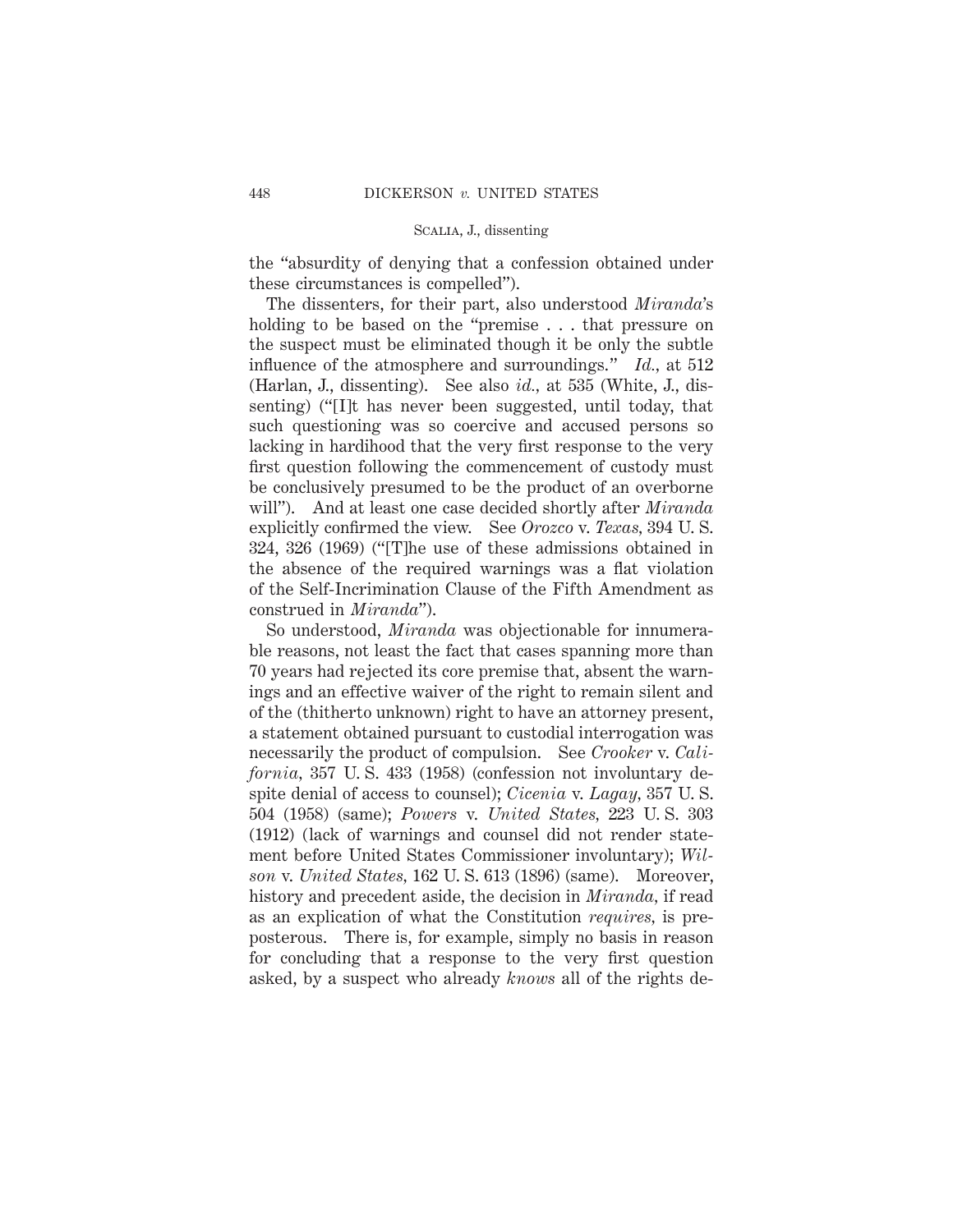scribed in the *Miranda* warning, is anything other than a volitional act. See *Miranda, supra,* at 533–534 (White, J., dissenting). And even if one assumes that the elimination of compulsion absolutely requires informing even the most knowledgeable suspect of his right to remain silent, it cannot conceivably require the right to have *counsel* present. There is a world of difference, which the Court recognized under the traditional voluntariness test but ignored in *Miranda,* between compelling a suspect to incriminate himself and preventing him from foolishly doing so of his own accord. Only the latter (which is *not* required by the Constitution) could explain the Court's inclusion of a right to counsel and the requirement that it, too, be knowingly and intelligently waived. Counsel's presence is not required to tell the suspect that he *need* not speak; the interrogators can do that. The only good reason for having counsel there is that he can be counted on to advise the suspect that he *should* not speak. See *Watts* v. *Indiana,* 338 U. S. 49, 59 (1949) (Jackson, J., concurring in result in part and dissenting in part) ("[A]ny lawyer worth his salt will tell the suspect in no uncertain terms to make no statement to police under any circumstances").

Preventing foolish (rather than compelled) confessions is likewise the only conceivable basis for the rules (suggested in *Miranda,* see 384 U. S., at 444–445, 473–474), that courts must exclude any confession elicited by questioning conducted, without interruption, after the suspect has indicated a desire to stand on his right to remain silent, see *Michigan* v. *Mosley,* 423 U. S. 96, 105–106 (1975), or initiated by police after the suspect has expressed a desire to have counsel present, see *Edwards* v. *Arizona,* 451 U. S. 477, 484– 485 (1981). Nonthreatening attempts to persuade the suspect to reconsider that initial decision are not, without more, enough to render a change of heart the product of anything other than the suspect's free will. Thus, what is most remarkable about the *Miranda* decision—and what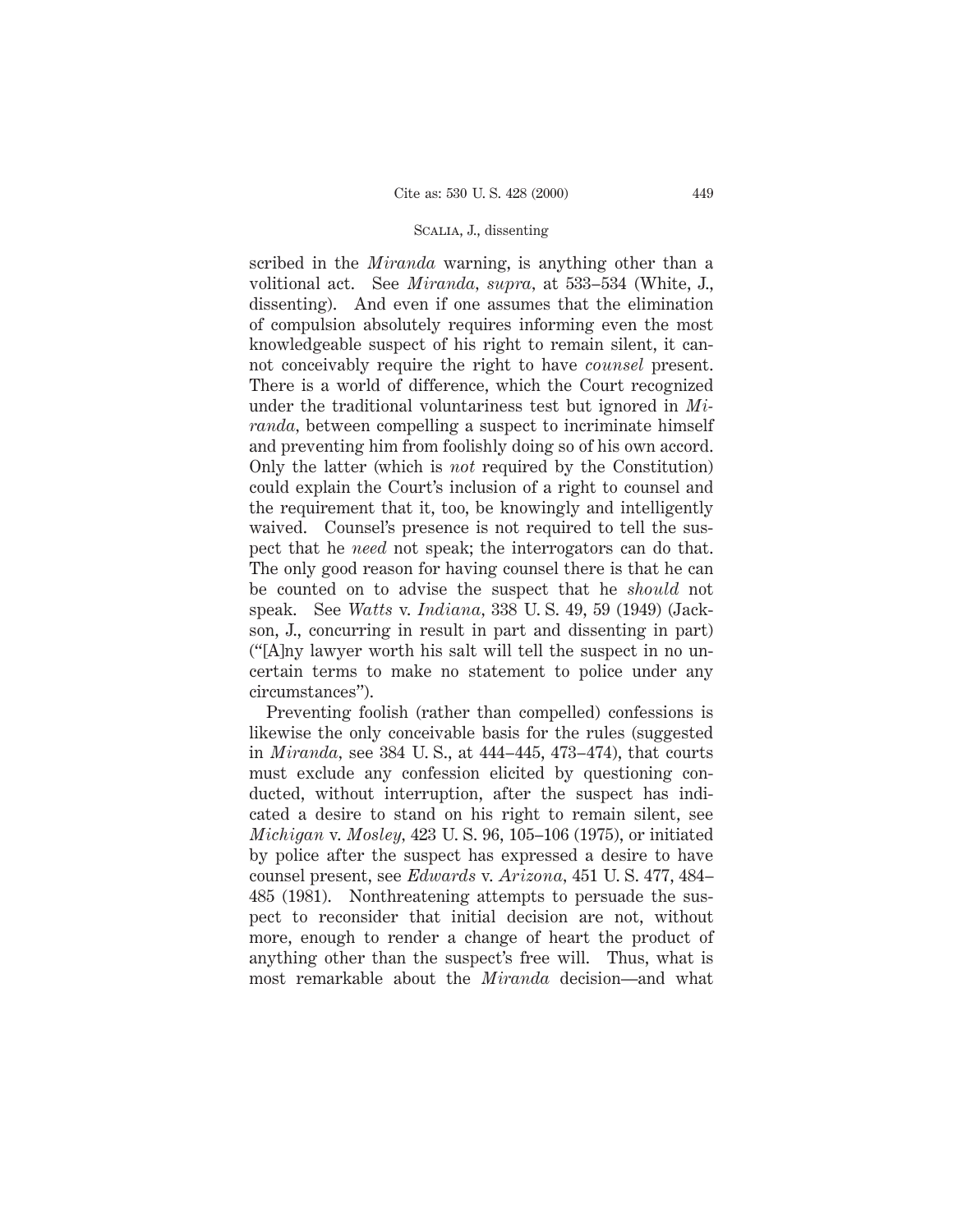made it unacceptable as a matter of straightforward constitutional interpretation in the *Marbury* tradition—is its palpable hostility toward the act of confession *per se,* rather than toward what the Constitution abhors, *compelled* confession. See *United States* v. *Washington,* 431 U. S. 181, 187 (1977) ("[F]ar from being prohibited by the Constitution, admissions of guilt by wrongdoers, if not coerced, are inherently desirable"). The Constitution is not, unlike the *Miranda* majority, offended by a criminal's commendable qualm of conscience or fortunate fit of stupidity. Cf. *Minnick* v. *Mississippi,* 498 U. S. 146, 166–167 (1990) (Scalia, J., dissenting).

For these reasons, and others more than adequately developed in the *Miranda* dissents and in the subsequent works of the decision's many critics, any conclusion that a violation of the *Miranda* rules *necessarily* amounts to a violation of the privilege against compelled self-incrimination can claim no support in history, precedent, or common sense, and as a result would at least presumptively be worth reconsidering even at this late date. But that is unnecessary, since the Court has (thankfully) long since abandoned the notion that failure to comply with *Miranda*'s rules is itself a violation of the Constitution.

II

As the Court today acknowledges, since *Miranda* we have explicitly, and repeatedly, interpreted that decision as having announced, not the circumstances in which custodial interrogation runs afoul of the Fifth or Fourteenth Amendment, but rather only "prophylactic" rules that go beyond the right against compelled self-incrimination. Of course the seeds of this "prophylactic" interpretation of *Miranda* were present in the decision itself. See *Miranda,* 384 U. S., at 439 (discussing the "necessity for procedures which assure that the [suspect] is accorded his privilege"); *id.,* at 447 ("[u]nless a proper limitation upon custodial interrogation is achieved such as these decisions will advance—there can be no assur-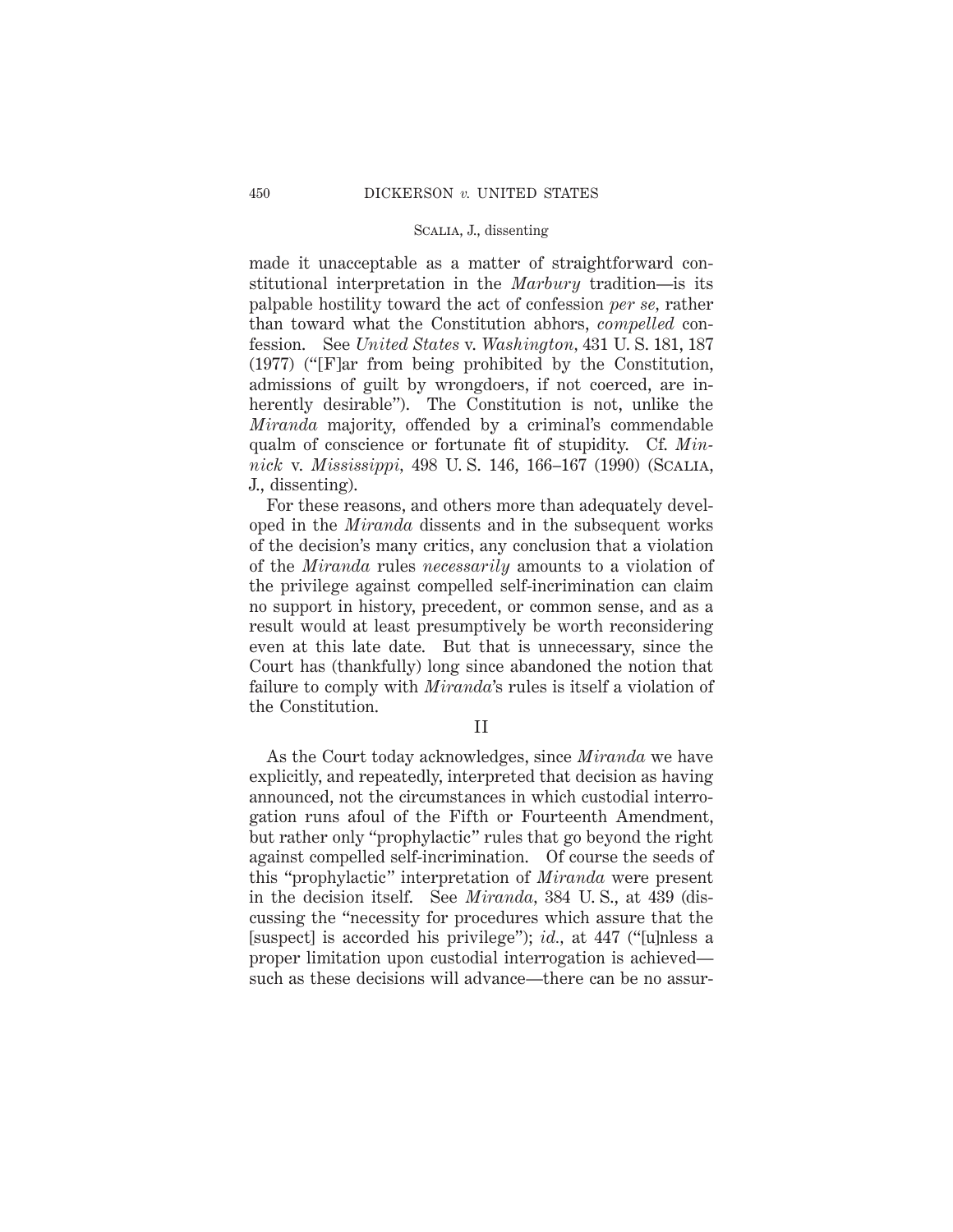ance that practices of this nature will be eradicated"); *id.,* at 457 ("[i]n these cases, we might not find the defendants' statements to have been involuntary in traditional terms"); *ibid.* (noting "concern for adequate safeguards to protect precious Fifth Amendment rights" and the "potentiality for compulsion" in Ernesto Miranda's interrogation). In subsequent cases, the seeds have sprouted and borne fruit: The Court has squarely concluded that it is possible—indeed not uncommon—for the police to violate *Miranda* without also violating the Constitution.

*Michigan* v. *Tucker,* 417 U. S. 433 (1974), an opinion for the Court written by then-JUSTICE REHNQUIST, rejected the true-to-*Marbury,* failure-to-warn-as-constitutional-violation interpretation of *Miranda.* It held that exclusion of the "fruits" of a *Miranda* violation—the statement of a witness whose identity the defendant had revealed while in custody—was not required. The opinion explained that the question whether the "police conduct complained of directly infringed upon respondent's right against compulsory selfincrimination" was a "separate question" from "whether it instead violated only the prophylactic rules developed to protect that right." 417 U. S., at 439. The "procedural safeguards" adopted in *Miranda,* the Court said, "were not themselves rights protected by the Constitution but were instead measures to insure that the right against compulsory self-incrimination was protected," and to "provide practical reinforcement for the right," 417 U. S., at 444. Comparing the particular facts of the custodial interrogation with the "historical circumstances underlying the privilege," *ibid.,* the Court concluded, unequivocally, that the defendant's statement could not be termed "involuntary as that term has been defined in the decisions of this Court," *id.,* at 445, and thus that there had been no constitutional violation, notwithstanding the clear violation of the "procedural rules later established in *Miranda,*" *ibid.* Lest there be any confusion on the point, the Court reiterated that the "police conduct at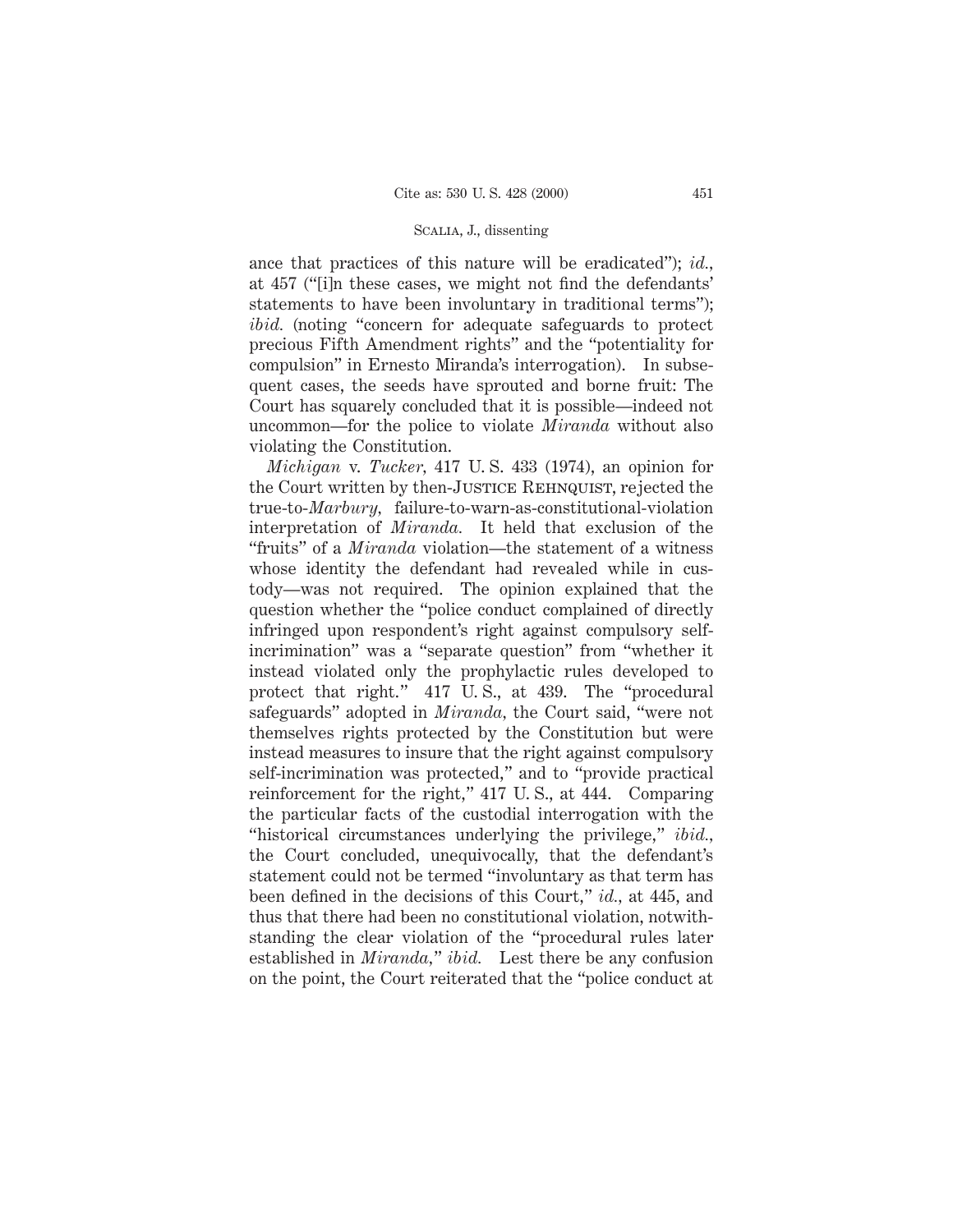issue here did not abridge respondent's constitutional privilege against compulsory self-incrimination, but departed only from the prophylactic standards later laid down by this Court in *Miranda* to safeguard that privilege." *Id.,* at 446. It is clear from our cases, of course, that if the statement in *Tucker had* been obtained in violation of the Fifth Amendment, the statement and its fruits would have been excluded. See *Nix* v. *Williams,* 467 U. S. 431, 442 (1984).

The next year, in *Oregon* v. *Hass,* 420 U. S. 714 (1975), the Court held that a defendant's statement taken in violation of *Miranda* that was nonetheless *voluntary* could be used at trial for impeachment purposes. This holding turned upon the recognition that violation of *Miranda* is not unconstitutional compulsion, since statements obtained in actual violation of the privilege against compelled self-incrimination, "as opposed to . . . taken in violation of *Miranda,*" quite simply "may not be put to any testimonial use whatever against [the defendant] in a criminal trial," including as impeachment evidence. *New Jersey* v. *Portash,* 440 U. S. 450, 459 (1979). See also *Mincey* v. *Arizona,* 437 U. S. 385, 397– 398 (1978) (holding that while statements obtained in violation of *Miranda* may be used for impeachment if otherwise trustworthy, the Constitution prohibits "*any* criminal trial use against a defendant of his *involuntary* statement").

Nearly a decade later, in *New York* v. *Quarles,* 467 U. S. 649 (1984), the Court relied upon the fact that "[t]he prophylactic *Miranda* warnings . . . are 'not themselves rights protected by the Constitution,'" *id.*, at 654 (quoting *Tucker*, *supra,* at 444), to create a "public safety" exception. In that case, police apprehended, after a chase in a grocery store, a rape suspect known to be carrying a gun. After handcuffing and searching him (and finding no gun)—but before reading him his *Miranda* warnings—the police demanded to know where the gun was. The defendant nodded in the direction of some empty cartons and responded that "the gun is over there." The Court held that both the unwarned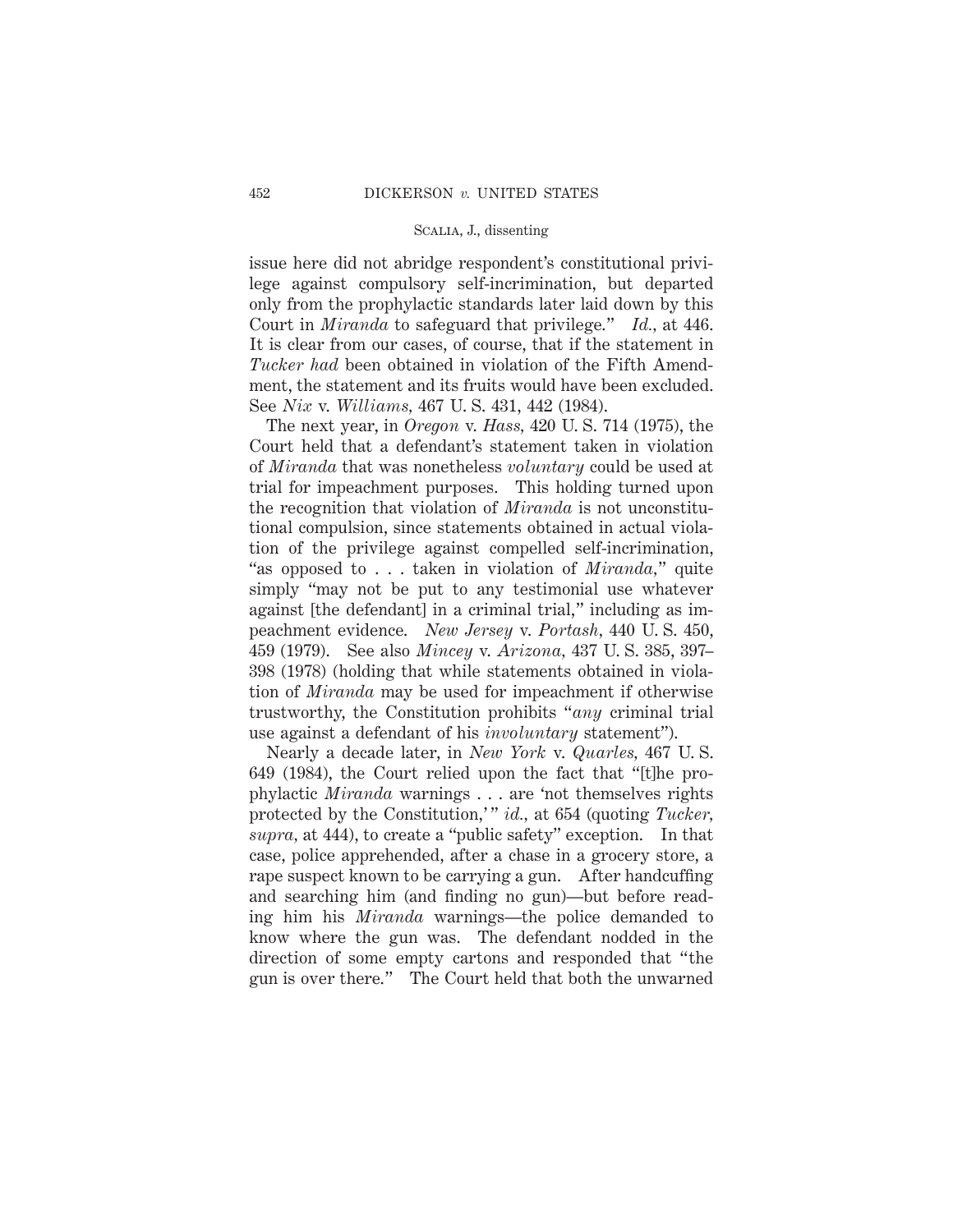statement—"the gun is over there"—and the recovered weapon were admissible in the prosecution's case in chief under a "public safety exception" to the "prophylactic rules enunciated in *Miranda.*" 467 U. S., at 653. It explicitly acknowledged that if the *Miranda* warnings were an imperative of the Fifth Amendment itself, such an exigency exception would be impossible, since the Fifth Amendment's bar on compelled self-incrimination is absolute, and its " 'strictures, unlike the Fourth's are not removed by showing reasonableness,'" 467 U.S., at 653, n. 3. (For the latter reason, the Court found it necessary to note that respondent did not "claim that [his] statements were actually compelled by police conduct which overcame his will to resist," *id.,* at 654.)

The next year, the Court again declined to apply the "fruit of the poisonous tree" doctrine to a *Miranda* violation, this time allowing the admission of a suspect's properly warned statement even though it had been preceded (and, arguably, induced) by an earlier inculpatory statement taken in violation of *Miranda. Oregon* v. *Elstad,* 470 U. S. 298 (1985). As in *Tucker,* the Court distinguished the case from those holding that a confession obtained as a result of an unconstitutional search is inadmissible, on the ground that the violation of *Miranda* does not involve an "actual infringement of the suspect's constitutional rights," 470 U. S., at 308. *Miranda,* the Court explained, "sweeps more broadly than the Fifth Amendment itself," and *"Miranda*'s preventive medicine provides a remedy even to the defendant who has suffered no identifiable constitutional harm." 470 U. S., at 306–307. "[E]rrors [that] are made by law enforcement officers in administering the prophylactic *Miranda* procedures . . . should not breed the same irremediable consequences as police infringement of the Fifth Amendment itself." *Id.,* at 308–309.

In light of these cases, and our statements to the same effect in others, see, *e. g., Davis* v. *United States,* 512 U. S., at 457–458; *Withrow* v. *Williams,* 507 U. S. 680, 690–691 (1993);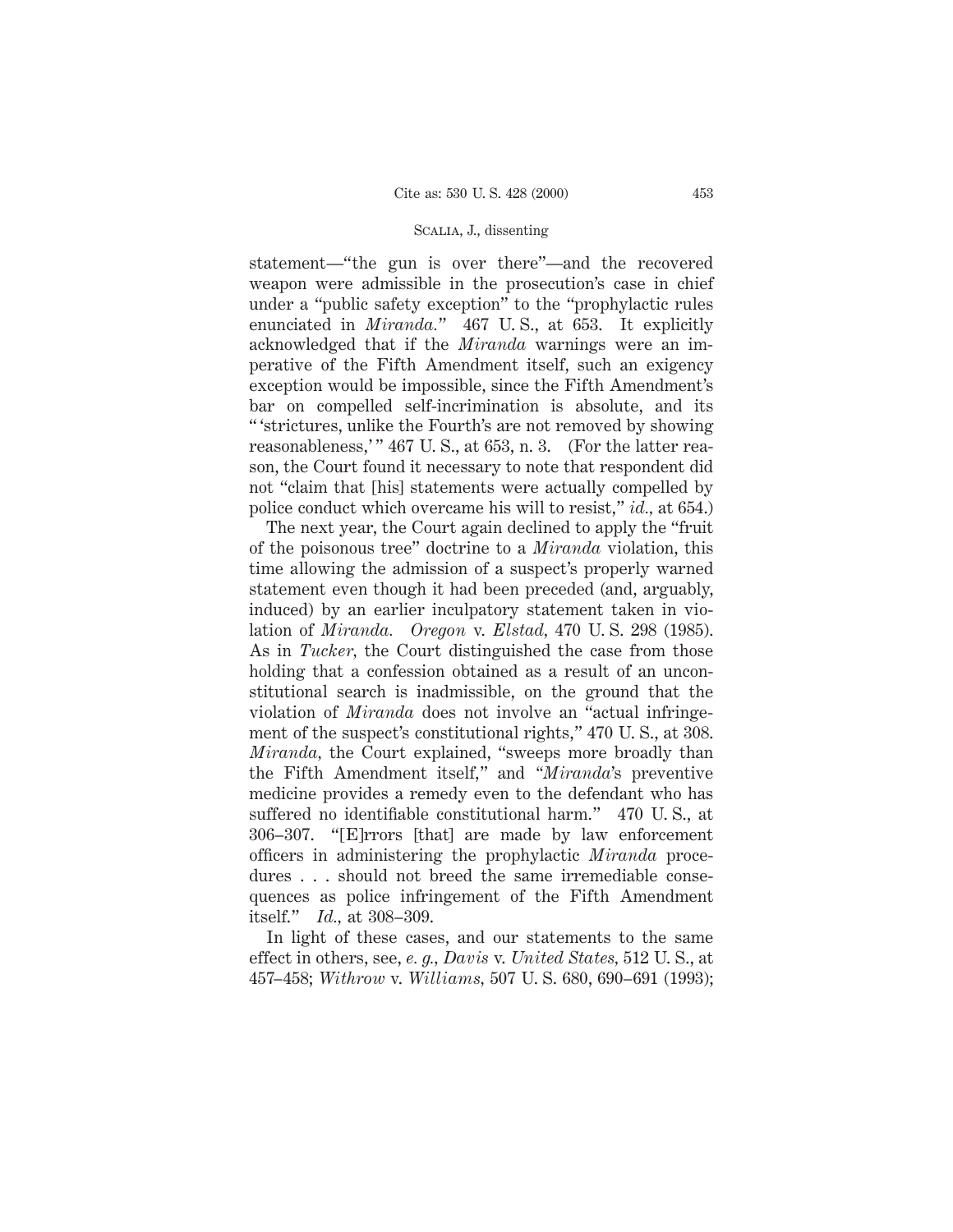*Eagan,* 492 U. S., at 203, it is simply no longer possible for the Court to conclude, even if it wanted to, that a violation of *Miranda'*s rules is a violation of the Constitution. But as I explained at the outset, that is what is required before the Court may disregard a law of Congress governing the admissibility of evidence in federal court. The Court today insists that the *decision* in *Miranda* is a "constitutional" one, *ante,* at 432, 438; that it has "constitutional underpinnings," *ante,* at 440, n. 5; a "constitutional basis" and a "constitutional origin," *ante,* at 439, n. 3; that it was "constitutionally based," *ante,* at 440; and that it announced a "constitutional rule," *ante,* at 437, 439, 441, 444. It is fine to play these word games; but what makes a decision "constitutional" in the only sense relevant here—in the sense that renders it impervious to supersession by congressional legislation such as § 3501 is the determination that the Constitution *requires* the result that the decision announces and the statute ignores. By disregarding congressional action that concededly does not violate the Constitution, the Court flagrantly offends fundamental principles of separation of powers, and arrogates to itself prerogatives reserved to the representatives of the people.

The Court seeks to avoid this conclusion in two ways: First, by misdescribing these post-*Miranda* cases as mere dicta. The Court concedes only "that there is language in some of our opinions that supports the view" that *Miranda*'s protections are not "constitutionally required." *Ante,* at 438. It is not a matter of *language;* it is a matter of *holdings.* The proposition that failure to comply with *Miranda*'s rules does not establish a constitutional violation was central to the *holdings* of *Tucker, Hass, Quarles,* and *Elstad.*

The second way the Court seeks to avoid the impact of these cases is simply to disclaim responsibility for reasoned decisionmaking. It says:

"These decisions illustrate the principle—not that *Miranda* is not a constitutional rule—but that no constitutional rule is immutable. No court laying down a gen-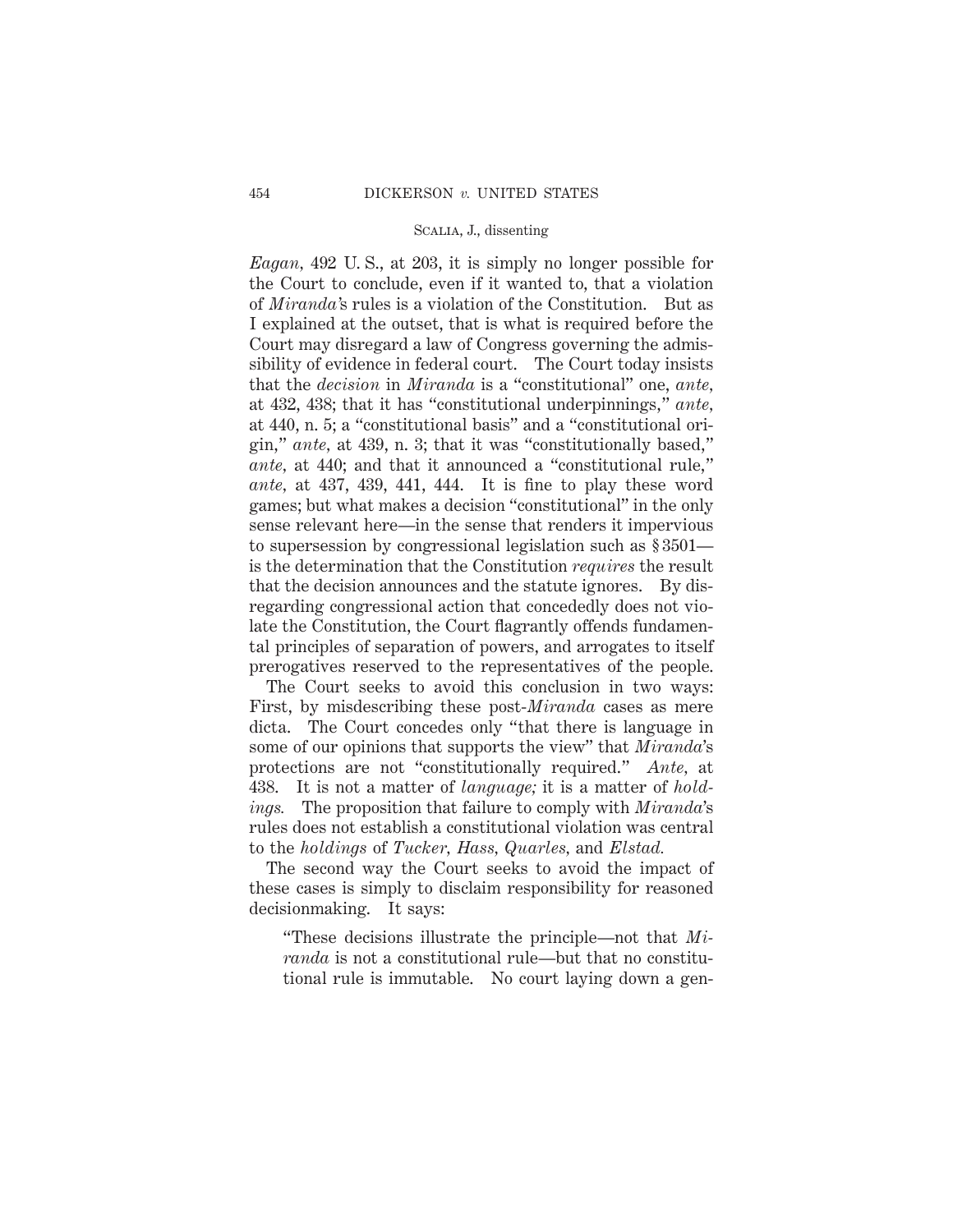eral rule can possibly foresee the various circumstances in which counsel will seek to apply it, and the sort of modifications represented by these cases are as much a normal part of constitutional law as the original decision." *Ante,* at 441.

The issue, however, is not whether court rules are "mutable"; they assuredly are. It is not whether, in the light of "various circumstances," they can be "modifi[ed]"; they assuredly can. The issue is whether, *as mutated and modified,* they must *make sense.* The requirement that they do so is the only thing that prevents this Court from being some sort of nine-headed Caesar, giving thumbs-up or thumbs-down to whatever outcome, case by case, suits or offends its collective fancy. And if confessions procured in violation of *Miranda* are confessions "compelled" in violation of the Constitution, the post-*Miranda* decisions I have discussed do not make sense. The only reasoned basis for their outcome was that a violation of *Miranda* is *not* a violation of the Constitution. If, for example, as the Court acknowledges was the holding of *Elstad,* "the traditional 'fruits' doctrine developed in Fourth Amendment cases" (that the fruits of evidence obtained unconstitutionally must be excluded from trial) does *not* apply to the fruits of *Miranda* violations, *ante,* at 441; and if the reason for the difference is *not* that *Miranda* violations are not constitutional violations (which is plainly and flatly what *Elstad* said); then the Court must come up with some *other* explanation for the difference. (That will take quite a bit of doing, by the way, since it is *not* clear on the face of the Fourth Amendment that evidence obtained in violation of that guarantee must be excluded from trial, whereas it *is* clear on the face of the Fifth Amendment that unconstitutionally compelled confessions cannot be used.) To say simply that "unreasonable searches under the Fourth Amendment are different from unwarned interrogation under the Fifth Amendment," *ante,* at 441, is true but supremely unhelpful.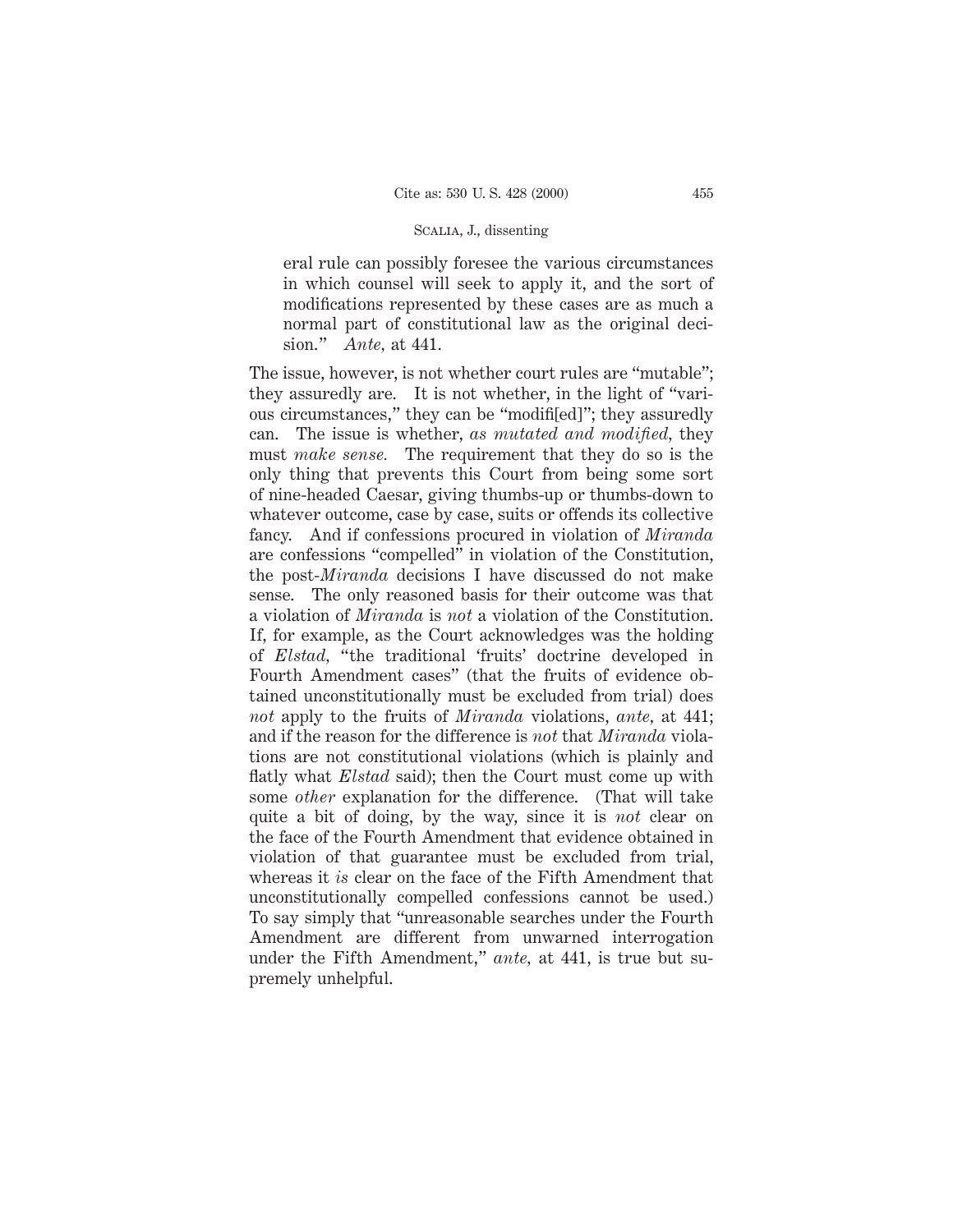Finally, the Court asserts that *Miranda* must be a "constitutional decision" announcing a "constitutional rule," and thus immune to congressional modification, because we have since its inception applied it to the States. If this argument is meant as an invocation of *stare decisis,* it fails because, though it is true that our cases applying *Miranda* against the States must be reconsidered if *Miranda* is not required by the Constitution, it is likewise true that our cases (discussed above) based on the principle that *Miranda* is *not* required by the Constitution will have to be reconsidered if it *is.* So the *stare decisis* argument is a wash. If, on the other hand, the argument is meant as an appeal to logic rather than *stare decisis,* it is a classic example of begging the question: Congress's attempt to set aside *Miranda,* since it represents an assertion that violation of *Miranda* is not a violation of the Constitution, *also* represents an assertion that the Court has no power to impose *Miranda* on the States. To answer this assertion—not by showing why violation of *Miranda is* a violation of the Constitution—but by asserting that *Miranda does* apply against the States, is to assume precisely the point at issue. In my view, our continued application of the *Miranda* code to the States despite our consistent statements that running afoul of its dictates does not necessarily—or even usually—result in an actual constitutional violation, represents not the source of *Miranda*'s salvation but rather evidence of its ultimate illegitimacy. See generally J. Grano, Confessions, Truth, and the Law 173–198 (1993); Grano, Prophylactic Rules in Criminal Procedure: A Question of Article III Legitimacy, 80 Nw. U. L. Rev. 100 (1985). As JUSTICE STEVENS has elsewhere explained: "This Court's power to require state courts to exclude probative self-incriminatory statements rests entirely on the premise that the use of such evidence violates the Federal Constitution. . . . If the Court does not accept that premise, it must regard the holding in the *Miranda* case itself, as well as all of the federal jurisprudence that has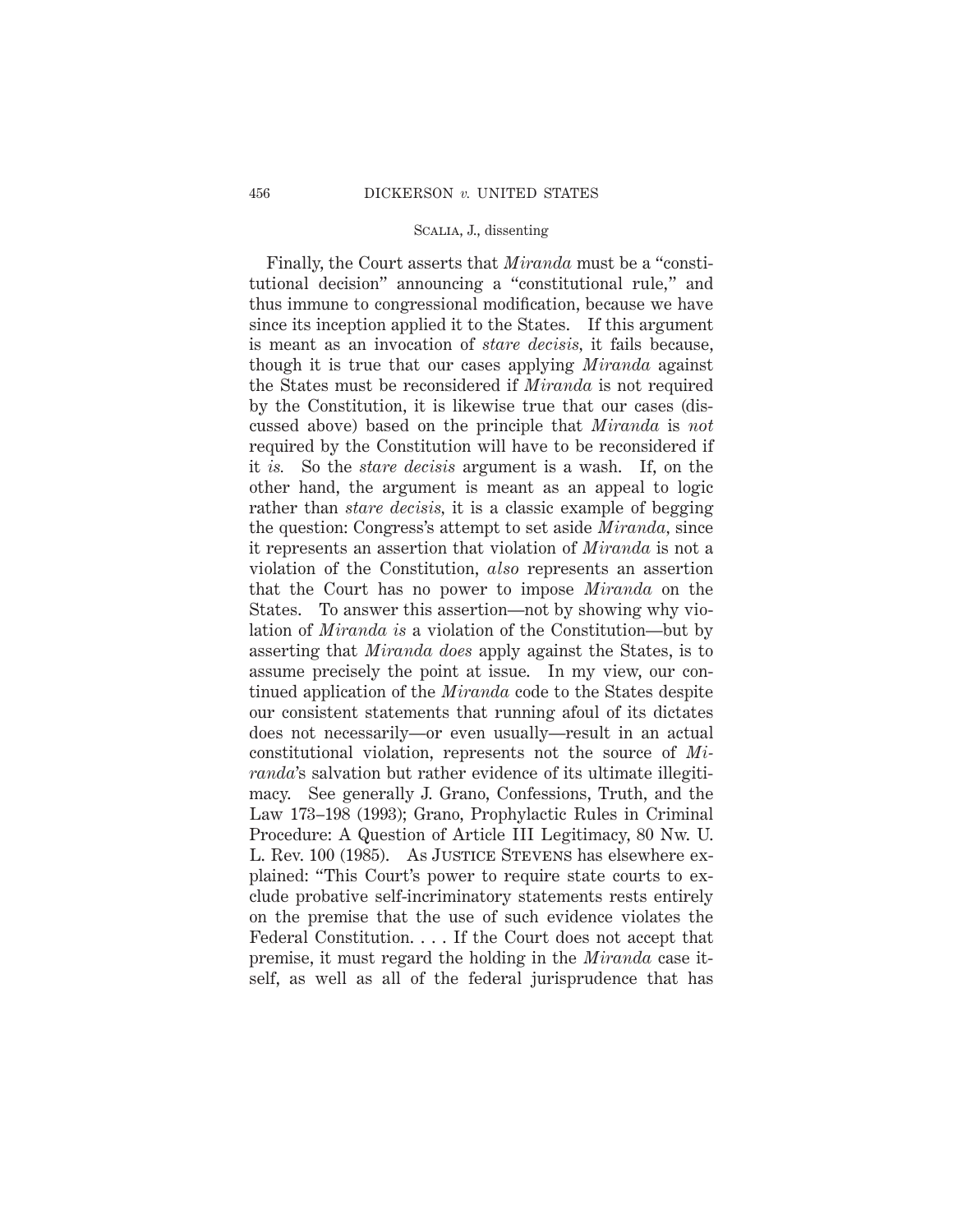evolved from that decision, as nothing more than an illegitimate exercise of raw judicial power." *Elstad,* 470 U. S., at 370 (dissenting opinion). Quite so.

### III

There was available to the Court a means of reconciling the established proposition that a violation of *Miranda* does not itself offend the Fifth Amendment with the Court's assertion of a right to ignore the present statute. That means of reconciliation was argued strenuously by both petitioner and the United States, who were evidently more concerned than the Court is with maintaining the coherence of our jurisprudence. It is not mentioned in the Court's opinion because, I assume, a majority of the Justices intent on reversing believes that incoherence is the lesser evil. They may be right.

Petitioner and the United States contend that there is nothing at all exceptional, much less unconstitutional, about the Court's adopting prophylactic rules to buttress constitutional rights, and enforcing them against Congress and the States. Indeed, the United States argues that "[p]rophylactic rules are now and have been for many years a feature of this Court's constitutional adjudication." Brief for United States 47. That statement is not wholly inaccurate, if by "many years" one means since the mid-1960's. However, in their zeal to validate what is in my view a lawless practice, the United States and petitioner greatly overstate the frequency with which we have engaged in it. For instance, petitioner cites several cases in which the Court quite simply exercised its traditional judicial power to define the scope of constitutional protections and, relatedly, the circumstances in which they are violated. See *Loretto* v. *Teleprompter Manhattan CATV Corp.,* 458 U. S. 419, 436–437 (1982) (holding that a permanent physical occupation constitutes a *per se* taking); *Maine* v. *Moulton,* 474 U. S. 159, 176 (1985) (holding that the Sixth Amendment right to the assist-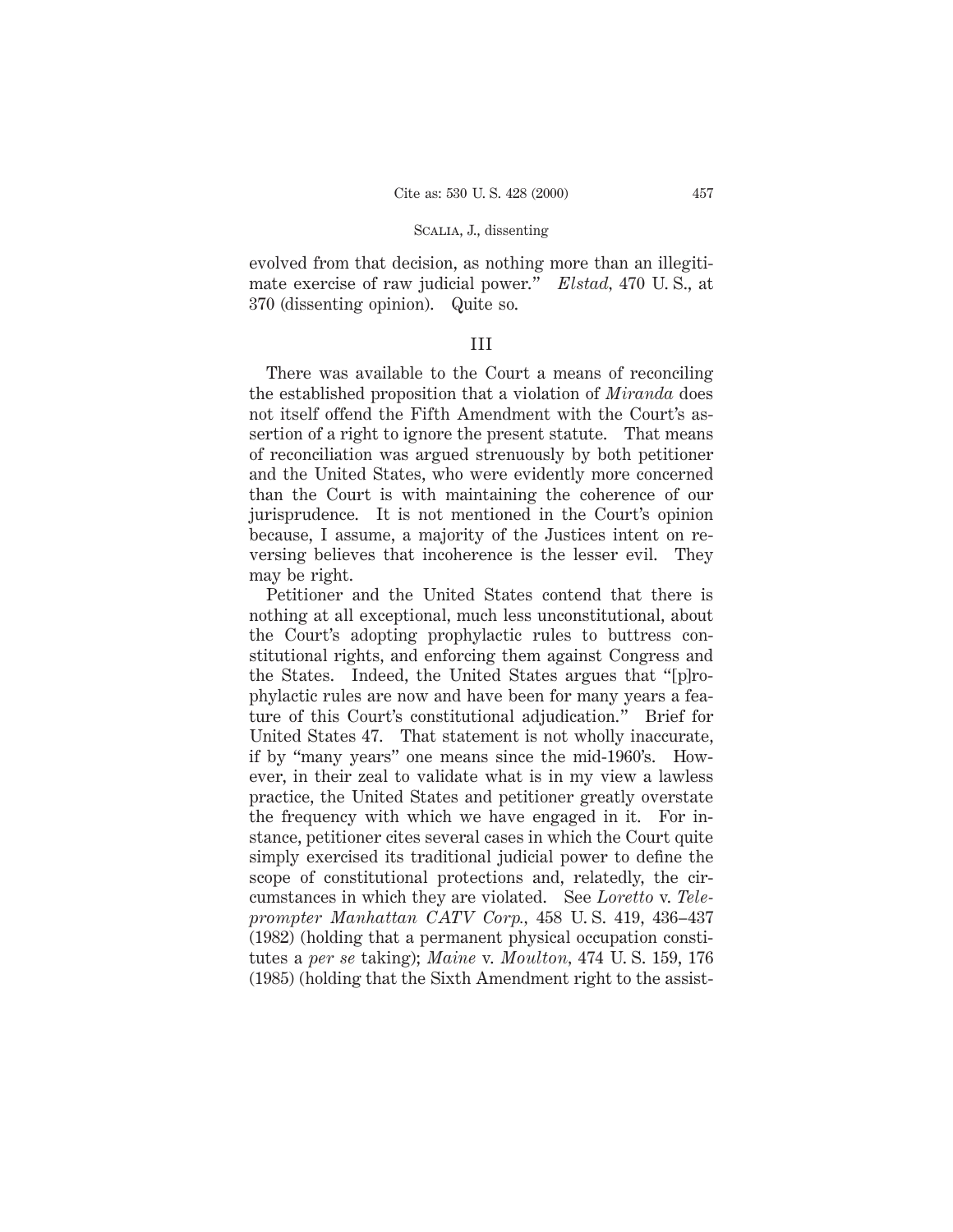ance of counsel is *actually* "violated when the State obtains incriminating statements by knowingly circumventing the accused's right to have counsel present in a confrontation between the accused and a state agent").

Similarly unsupportive of the supposed practice is *Bruton* v. *United States,* 391 U. S. 123 (1968), where we concluded that the Confrontation Clause of the Sixth Amendment forbids the admission of a nontestifying codefendant's facially incriminating confession in a joint trial, even where the jury has been given a limiting instruction. That decision was based, not upon the theory that this was desirable protection "beyond" what the Confrontation Clause technically required; but rather upon the self-evident proposition that the inability to cross-examine an available witness whose damaging out-of-court testimony is introduced violates the Confrontation Clause, combined with the conclusion that in these circumstances a mere jury instruction can never be relied upon to prevent the testimony from being damaging, see *Richardson* v. *Marsh,* 481 U. S. 200, 207–208 (1987).

The United States also relies on our cases involving the question whether a State's procedure for appointed counsel's withdrawal of representation on appeal satisfies the State's constitutional obligation to " 'affor[d] adequate and effective appellate review to indigent defendants.'" *Smith* v. Rob*bins,* 528 U. S. 259, 276 (2000) (quoting *Griffin* v. *Illinois,* 351 U. S. 12, 20 (1956)). In *Anders* v. *California,* 386 U. S. 738 (1967), we concluded that California's procedure governing withdrawal fell short of the constitutional minimum, and we outlined a procedure that *would* meet that standard. But as we made clear earlier this Term in *Smith,* which upheld a procedure *different* from the one *Anders* suggested, the benchmark of constitutionality is the constitutional requirement of adequate representation, and not some excrescence upon that requirement decreed, for safety's sake, by this Court.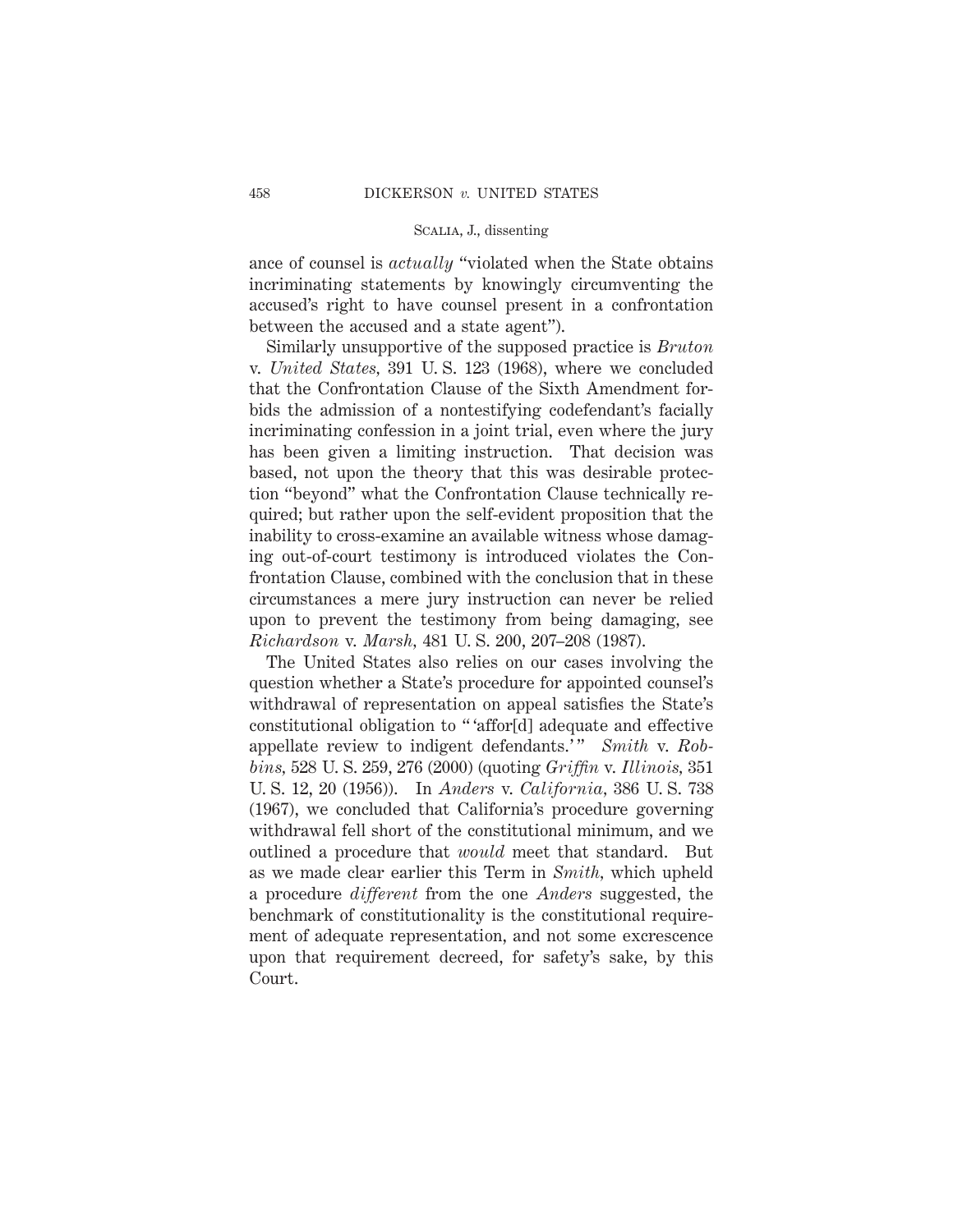In a footnote, the United States directs our attention to certain overprotective First Amendment rules that we have adopted to ensure "breathing space" for expression. See *Gertz* v. *Robert Welch, Inc.,* 418 U. S. 323, 340, 342 (1974) (recognizing that in *New York Times Co.* v. *Sullivan,* 376 U. S. 254 (1964), we "extended a measure of strategic protection to defamatory falsehood" of public officials); *Freedman* v. *Maryland,* 380 U. S. 51, 58 (1965) (setting forth "procedural safeguards designed to obviate the dangers of a censorship system" with respect to motion picture obscenity). In these cases, and others involving the First Amendment, the Court has acknowledged that in order to guarantee that protected speech is not "chilled" and thus forgone, it is in some instances necessary to incorporate in our substantive rules a "measure of strategic protection." But that is because the Court has viewed the importation of "chill" as *itself* a violation of the First Amendment—not because the Court thought it could go beyond what the First Amendment *demanded* in order to provide some prophylaxis.

Petitioner and the United States are right on target, however, in characterizing the Court's actions in a case decided within a few years of *Miranda, North Carolina* v. *Pearce,* 395 U. S. 711 (1969). There, the Court concluded that due process would be offended were a judge vindictively to resentence with added severity a defendant who had successfully appealed his original conviction. Rather than simply announce that vindictive sentencing violates the Due Process Clause, the Court went on to hold that "[i]n order to assure the absence of such a [vindictive] motivation, . . . the reasons for [imposing the increased sentence] must affirmatively appear" and must "be based upon objective information concerning identifiable conduct on the part of the defendant occurring after the time of the original sentencing proceeding." *Id.,* at 726. The Court later explicitly acknowledged *Pearce*'s prophylactic character, see *Michigan* v. *Payne,* 412 U. S. 47, 53 (1973). It is true, therefore, that the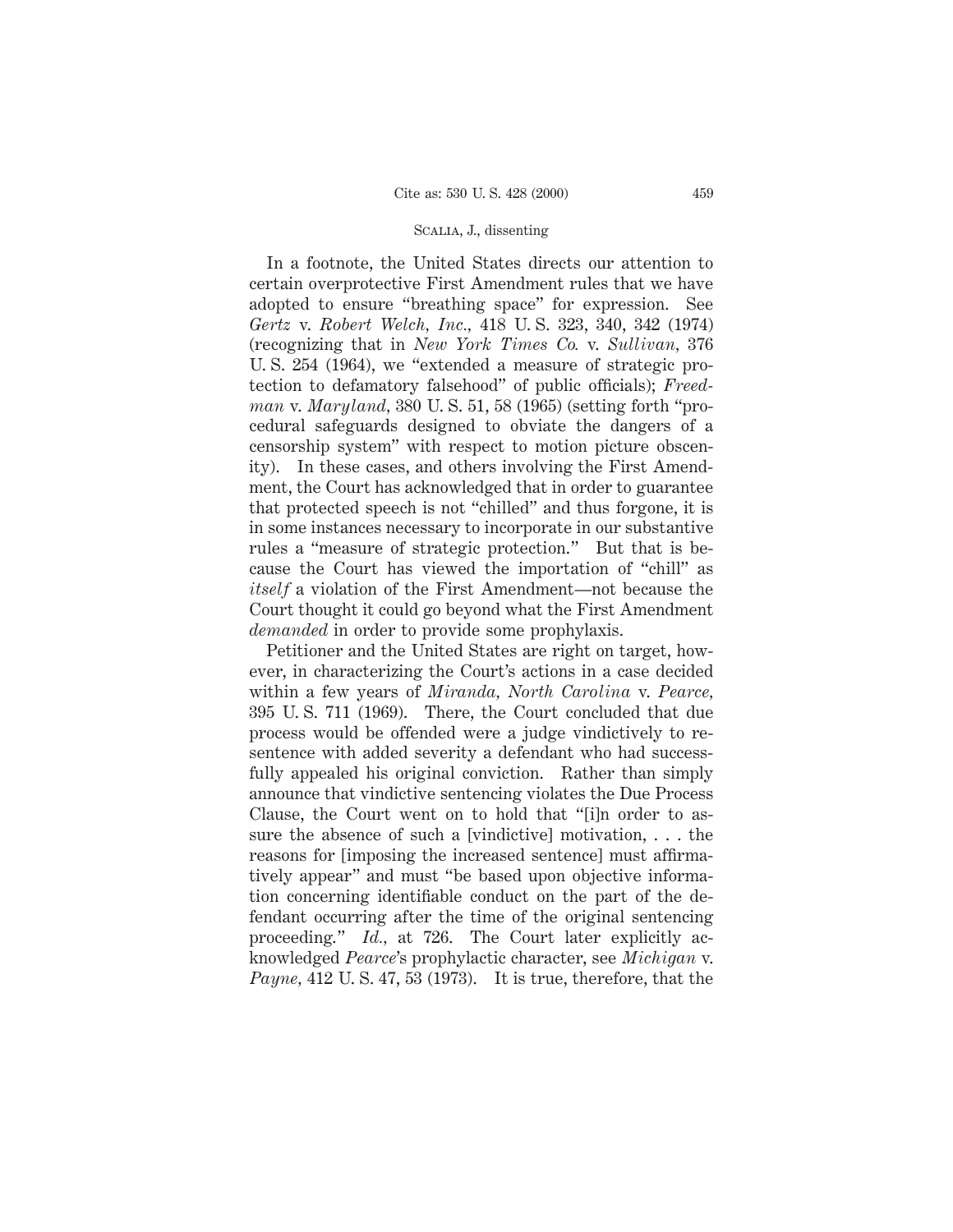case exhibits the same fundamental flaw as does *Miranda* when deprived (as it has been) of its original (implausible) pretension to announcement of what the Constitution itself required. That is, although the Due Process Clause may well prohibit punishment based on judicial vindictiveness, the Constitution by no means vests in the courts "any general power to prescribe particular devices 'in order to assure the absence of such a motivation,'" 395 U.S., at 741 (Black, J., dissenting). Justice Black surely had the right idea when he derided the Court's requirement as "pure legislation if there ever was legislation," *ibid.,* although in truth *Pearce*'s rule pales as a legislative achievement when compared to the detailed code promulgated in *Miranda.*<sup>1</sup>

The foregoing demonstrates that, petitioner's and the United States' suggestions to the contrary notwithstanding, what the Court did in *Miranda* (assuming, as later cases hold, that *Miranda* went beyond what the Constitution actually requires) is in fact extraordinary. That the Court has, on rare and recent occasion, repeated the mistake does not transform error into truth, but illustrates the potential for future mischief that the error entails. Where the Constitution has wished to lodge in one of the branches of the Federal Government some limited power to supplement its guarantees, it has said so. See Amdt. 14, § 5 ("The Congress shall have power to enforce, by appropriate legislation, the provisions of this article"). The power with which the Court would endow itself under a "prophylactic" justification for *Miranda* goes far beyond what it has permitted Congress to do under authority of that text. Whereas we have in-

<sup>1</sup> As for *Michigan* v. *Jackson,* 475 U. S. 625 (1986), upon which petitioner and the United States also rely, in that case we extended to the Sixth Amendment, postindictment, context the *Miranda*-based prophylactic rule of *Edwards* v. *Arizona,* 451 U. S. 477 (1981), that the police cannot initiate interrogation after counsel has been requested. I think it less a separate instance of claimed judicial power to impose constitutional prophylaxis than a direct, logic-driven consequence of *Miranda* itself.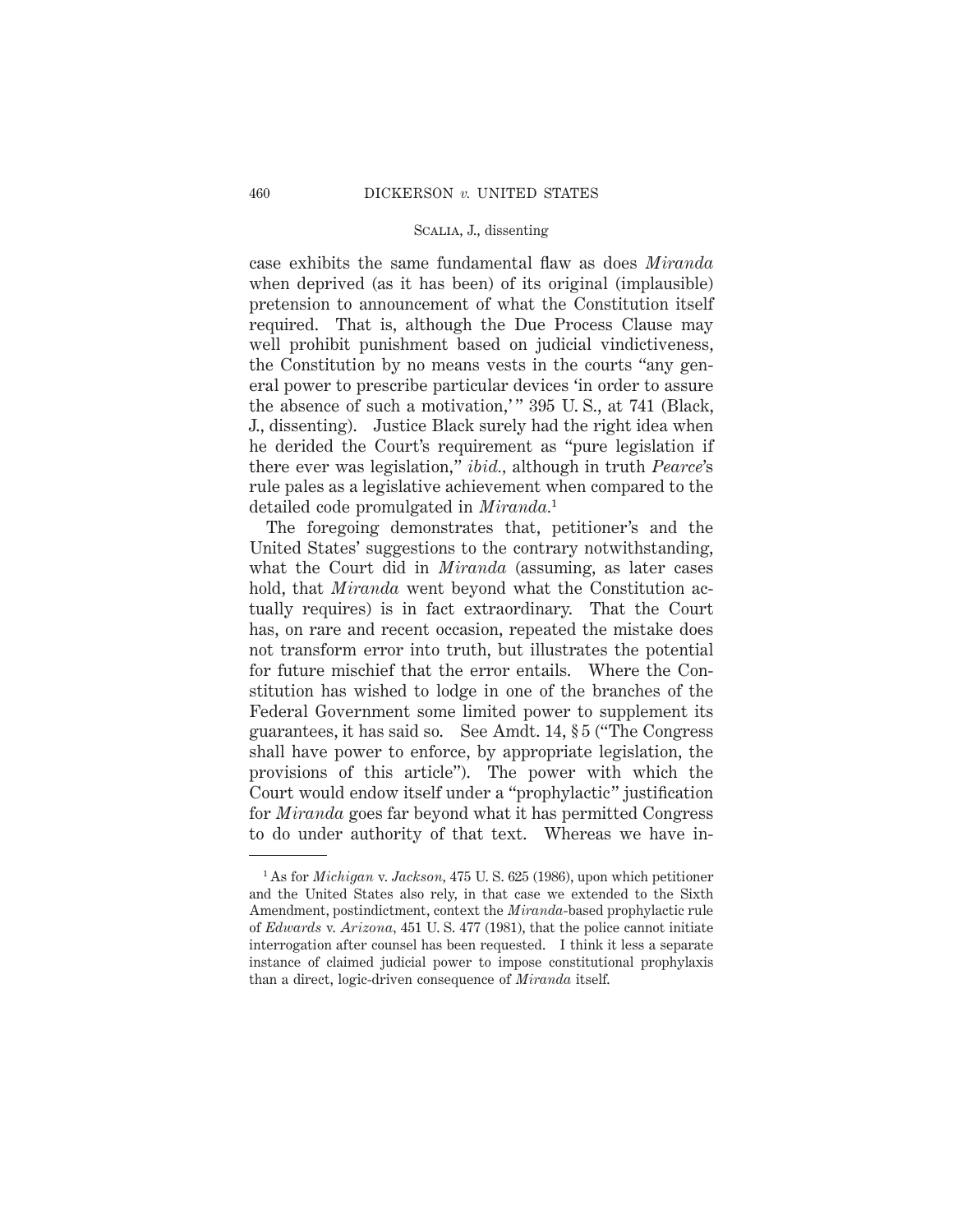sisted that congressional action under § 5 of the Fourteenth Amendment must be "congruent" with, and "proportional" to, a *constitutional violation,* see *City of Boerne* v. *Flores,* 521 U. S. 507, 520 (1997), the *Miranda* nontextual power to embellish confers authority to prescribe preventive measures against not only constitutionally prohibited compelled confessions, but also (as discussed earlier) foolhardy ones.

I applaud, therefore, the refusal of the Justices in the majority to enunciate this boundless doctrine of judicial empowerment as a means of rendering today's decision rational. In nonetheless joining the Court's judgment, however, they overlook two truisms: that actions speak louder than silence, and that (in judge-made law at least) logic will out. Since there is in fact no other principle that can reconcile today's judgment with the post-*Miranda* cases that the Court refuses to abandon, what today's decision will stand for, whether the Justices can bring themselves to say it or not, is the power of the Supreme Court to write a prophylactic, extraconstitutional Constitution, binding on Congress and the States.

# IV

Thus, while I agree with the Court that § 3501 cannot be upheld without also concluding that *Miranda* represents an illegitimate exercise of our authority to review state-court judgments, I do not share the Court's hesitation in reaching that conclusion. For while the Court is also correct that the doctrine of *stare decisis* demands some "special justification" for a departure from longstanding precedent—even precedent of the constitutional variety—that criterion is more than met here. To repeat JUSTICE STEVENS' cogent observation, it is "[o]bviou[s]" that "the Court's power to reverse Miranda's conviction rested *entirely* on the determination that a violation of the Federal Constitution had occurred." *Elstad,* 470 U. S., at 367, n. 9 (dissenting opinion) (emphasis added). Despite the Court's Orwellian assertion to the contrary, it is undeniable that later cases (discussed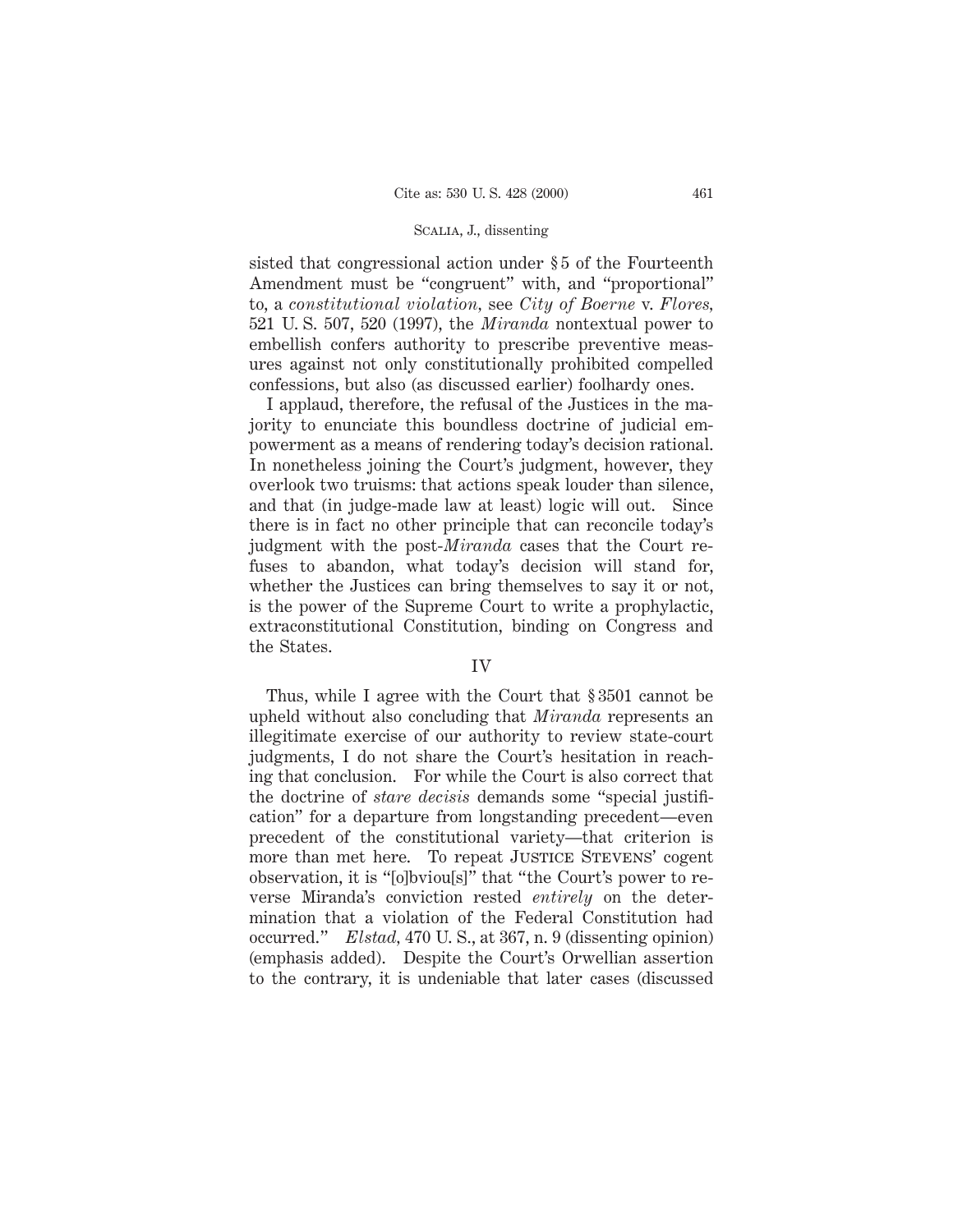above) have "undermined [*Miranda*'s] doctrinal underpinnings," *ante,* at 443, denying constitutional violation and thus stripping the holding of its only constitutionally legitimate support. *Miranda*'s critics and supporters alike have long made this point. See Office of Legal Policy, U. S. Dept. of Justice, Report to Attorney General on Law of Pre-Trial Interrogation 97 (Feb. 12, 1986) ("The current Court has repudiated the premises on which *Miranda* was based, but has drawn back from recognizing the full implications of its decisions"); *id.,* at 78 ("*Michigan* v. *Tucker* accordingly repudiated the doctrinal basis of the *Miranda* decision"); Sonenshein, *Miranda* and the Burger Court: Trends and Countertrends, 13 Loyola U. Chi. L. J. 405, 407–408 (1982) ("Although the Burger Court has not overruled *Miranda,* the Court has consistently undermined the rationales, assumptions, and values which gave *Miranda* life"); *id.,* at 425–426 ("Seemingly, the Court [in *Michigan* v. *Tucker*] utterly destroyed both *Miranda*'s rationale and its holding"); Stone, The Miranda Doctrine in the Burger Court, 1977 S. Ct. Rev. 99, 118 ("Mr. Justice Rehnquist's conclusion that there is a violation of the Self-Incrimination Clause only if a confession is involuntary . . . is an outright rejection of the core premises of *Miranda*").

The Court cites *Patterson* v. *McLean Credit Union,* 491 U. S. 164, 173 (1989), as accurately reflecting our standard for overruling, see *ante,* at 443—which I am pleased to accept, even though *Patterson* was speaking of overruling statutory cases and the standard for constitutional decisions is somewhat more lenient. What is set forth there reads as though it was written precisely with the current status of *Miranda* in mind:

"In cases where statutory precedents have been overruled, the primary reason for the Court's shift in position has been the intervening development of the law, through either the growth of judicial doctrine or further action taken by Congress. Where such changes have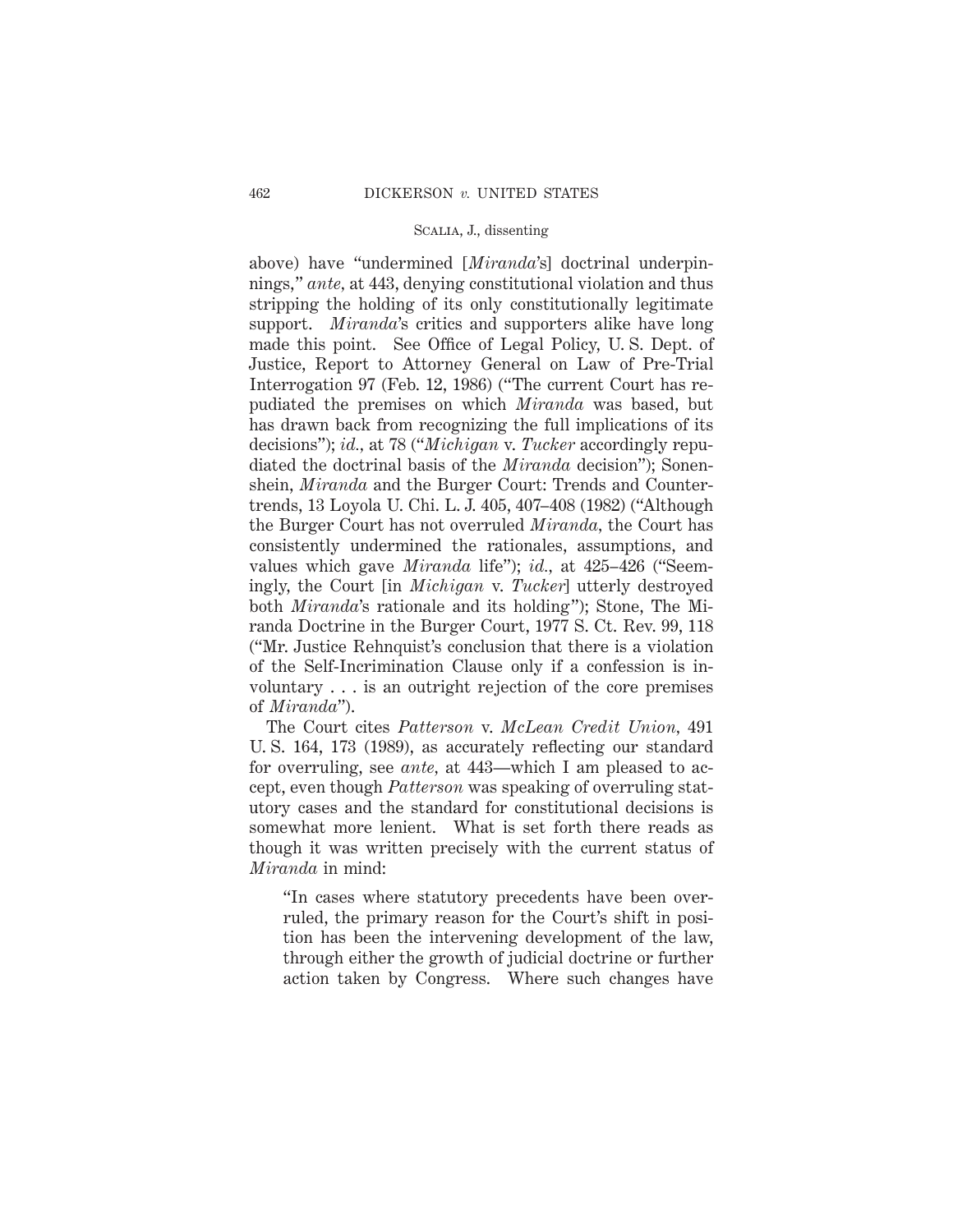removed or weakened the conceptual underpinnings from the prior decision, . . . or where the later law has rendered the decision irreconcilable with competing legal doctrines or policies, . . . the Court has not hesitated to overrule an earlier decision." 491 U. S., at 173.

Neither am I persuaded by the argument for retaining *Miranda* that touts its supposed workability as compared with the totality-of-the-circumstances test it purported to replace. *Miranda*'s proponents cite *ad nauseam* the fact that the Court was called upon to make difficult and subtle distinctions in applying the "voluntariness" test in some 30-odd due process "coerced confessions" cases in the 30 years between *Brown* v. *Mississippi,* 297 U. S. 278 (1936), and *Miranda.* It is not immediately apparent, however, that the judicial burden has been eased by the "bright-line" rules adopted in *Miranda.* In fact, in the 34 years since *Miranda* was decided, this Court has been called upon to decide nearly *60* cases involving a host of *Miranda* issues, most of them predicted with remarkable prescience by Justice White in his *Miranda* dissent. 384 U. S., at 545.

Moreover, it is not clear why the Court thinks that the "totality-of-the-circumstances test . . . is more difficult than *Miranda* for law enforcement officers to conform to, and for courts to apply in a consistent manner." *Ante,* at 444. Indeed, I find myself persuaded by JUSTICE O'CONNOR's rejection of this same argument in her opinion in *Williams,* 507 U. S., at 711–712 (O'Connor, J., joined by Rehnquist, C. J., concurring in part and dissenting in part):

"*Miranda,* for all its alleged brightness, is not without its difficulties; and voluntariness is not without its strengths....

". . . *Miranda* creates as many close questions as it resolves. The task of determining whether a defendant is in 'custody' has proved to be 'a slippery one.' And the supposedly 'bright' lines that separate interrogation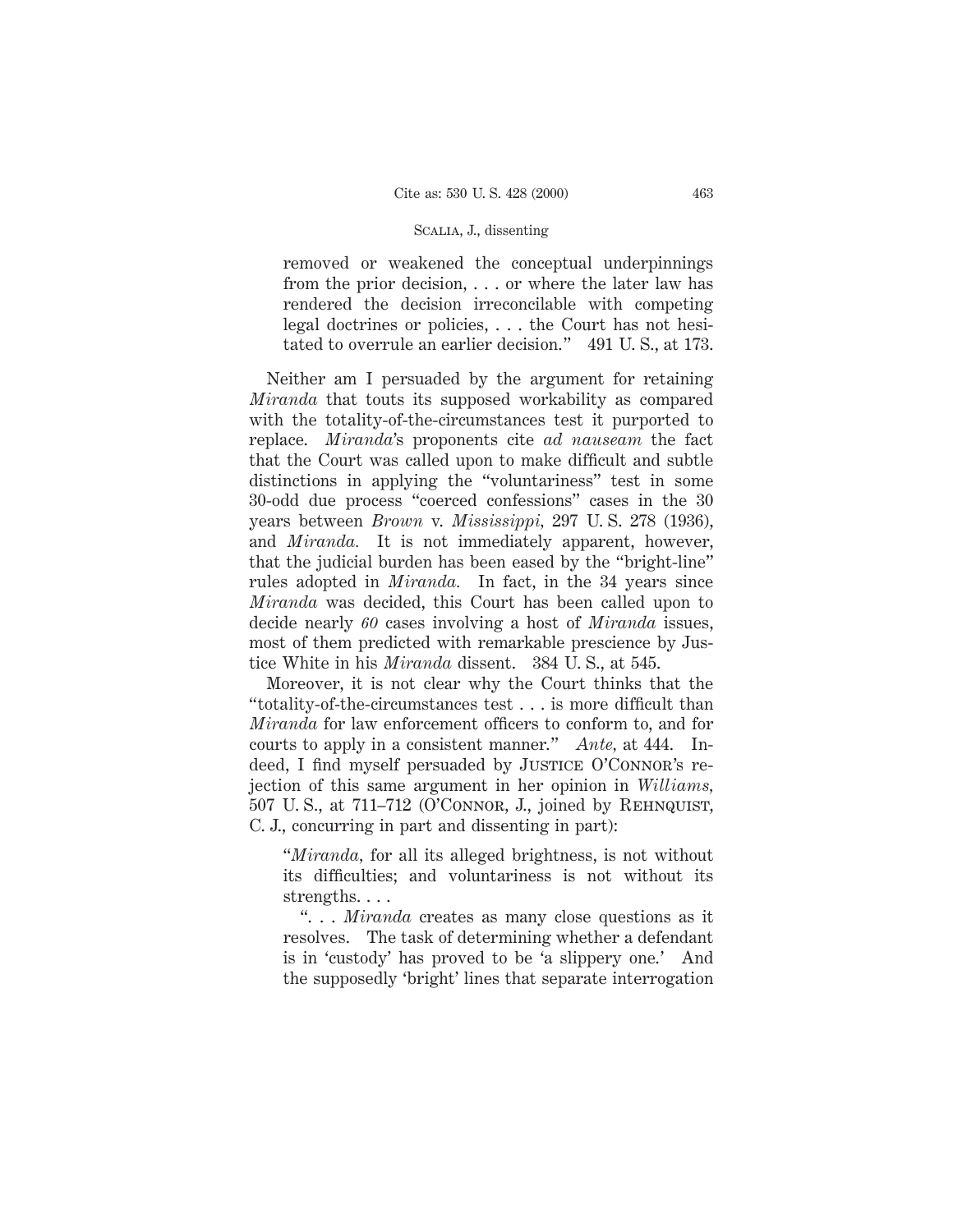from spontaneous declaration, the exercise of a right from waiver, and the adequate warning from the inadequate, likewise have turned out to be rather dim and ill defined. . . .

"The totality-of-the-circumstances approach, on the other hand, permits each fact to be taken into account without resort to formal and dispositive labels. By dispensing with the difficulty of producing a yes-or-no answer to questions that are often better answered in shades and degrees, *the voluntariness inquiry often can make judicial decisionmaking easier rather than more onerous.*" (Emphasis added; citations omitted.)

But even were I to agree that the old totality-of-thecircumstances test was more cumbersome, it is simply not true that *Miranda* has banished it from the law and replaced it with a new test. Under the current regime, which the Court today retains in its entirety, courts are frequently called upon to undertake *both* inquiries. That is because, as explained earlier, voluntariness remains the *constitutional* standard, and as such continues to govern the admissibility for impeachment purposes of statements taken in violation of *Miranda,* the admissibility of the "fruits" of such statements, and the admissibility of statements challenged as unconstitutionally obtained *despite* the interrogator's compliance with *Miranda,* see, *e. g., Colorado* v. *Connelly,* 479 U. S. 157 (1986).

Finally, I am not convinced by petitioner's argument that *Miranda* should be preserved because the decision occupies a special place in the "public's consciousness." Brief for Petitioner 44. As far as I am aware, the public is not under the illusion that we are infallible. I see little harm in admitting that we made a mistake in taking away from the people the ability to decide for themselves what protections (beyond those required by the Constitution) are reasonably affordable in the criminal investigatory process. And I see much to be gained by reaffirming for the people the wonderful reality